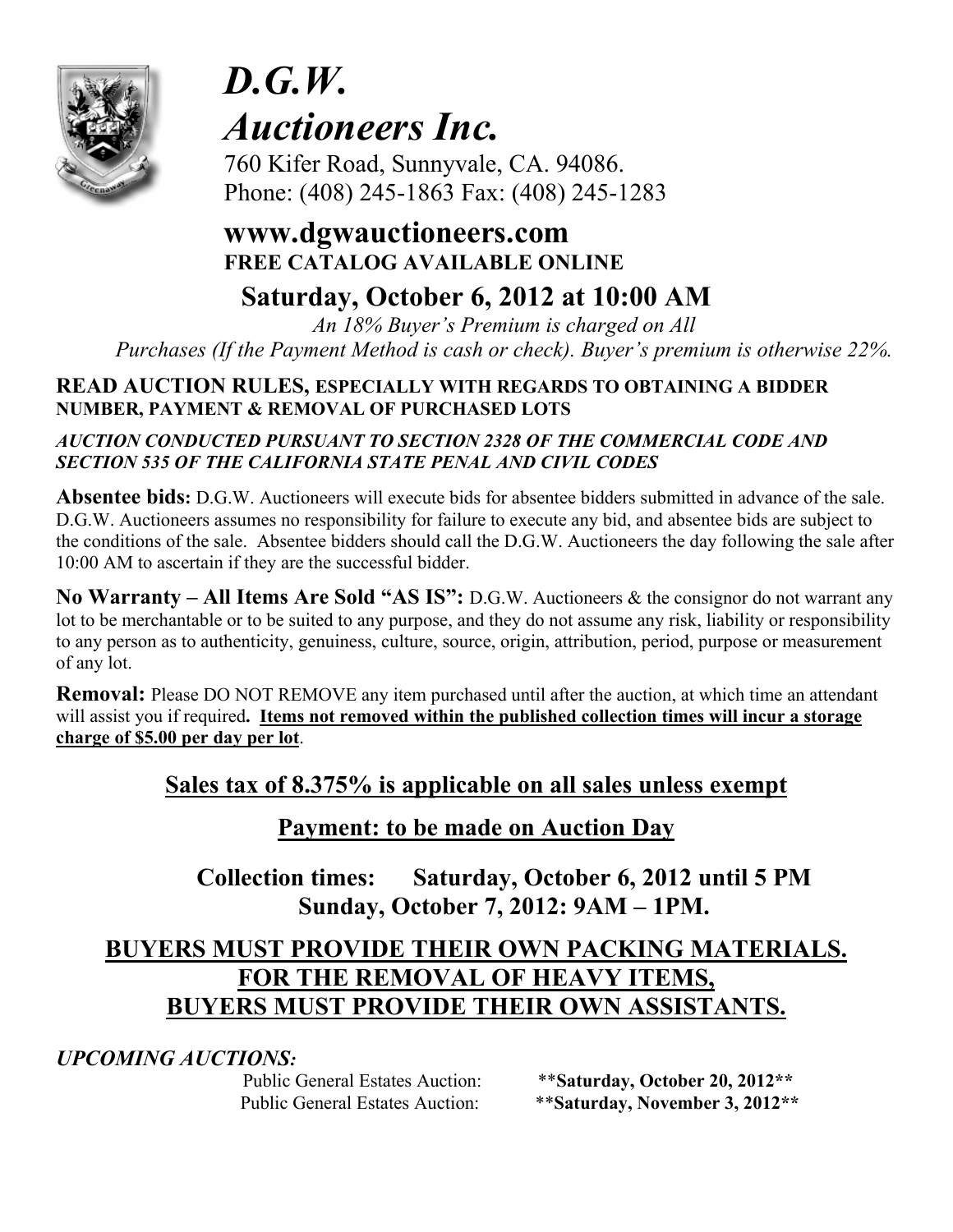- (APPROX. 160).
- 2. GROUP OF ASSTD. 1950S WALT DISNEY COMICS.
- 3. CIRCA 1920S FORCE BALANCE SCALE.
- 4. (3) BOXES OF SCI-FI AND FANTASY BOOKS.
- 5. (6) FRENCH COPPER COOKING PANS.
- 6. VINTAGE TELEPHONE.
- 7. UPHOLSTERED SCROLL BACK ARMCHAIR.
- 8. ORIENTAL LIDDED BLANKET CHEST WITH ORNATE PAINTED FRONT AND HAND WROUGHT HARDWARE.
- 9. ORIENTAL WOOL RUG. (APPROX. 14' X 10').
- 10. CHINESE CERAMIC HORSE FIGURE. 27. (3) BOXES OF RECORDS. (APPROX. 21" TALL).
- 11. PAIR OF HAND PAINTED 2-DOOR ORIENTAL CABINETS.
- 12. CAST BRONZE CAT FIGURE, SIGNED AND NUMBERED #16/25. (APPROX. 1.5" X 3").
- 13. FRENCH SILVER BEAKER. MAKER'S MARK: LJB - LOUIS JACQUES BERGER, PARIS. DATE: 1798 - 1809. (APPROX. 4.5" TALL).
- 14. STEUBEN RHINO FIGURE AND A BACCARAT PELICAN FIGURE.
- 15. (2) STERLING SILVER BASKETS<br>WITH HANDLES. WITH HANDLES.
- 16. GROUP OF STERLING SILVER FLATWARE AND SERVING PIECES. (APPROX. 19).
- 17. (2) STERLING SILVER BOWLS.
- 18. LIDDED SILVER METAL BOX WITH TURQUOISE CABOCHON AND A SILVER METAL FILIGREE RELIQUARY.
- 1. COLLECTION OF ASSTD. CDS. 19. STERLING SILVER 6-PC VANITY SET AND A STERLING DISH.
	- 20. HEIRLOOM STERLING SILVER FLATWARE SERVICE, DAMASK ROSE PATTERN. (81 PCS).
	- 21. STERLING SILVER FLORAL RIM BOWL.
	- 22. STERLING SILVER GROUP; PAIR OF SHAKERS, 2 NAPKIN RINGS AND A BABY CUP.
		- 23. ASIAN BRONZE RELIGIOUS SEATED FIGURE. (APPROX. 16" TALL).
			- 24. LADIES' FUR JACKET.
			- 25. (2) EARLY 20TH C. ORIENTAL STOOLS.
			- 26. 1980 GIBSON ELECTRIC GUITAR WITH EBONY NECK AND KAHLER BRIDGE. SERIAL #: 83570641.
			-
		- 28. GROUP OF DELL COMIC BOOKS.
		- 29. FREDERIC REMINGTON RESTRIKE BRONZE STATUE, "THE COWBOY". (APPROX. 22.5" TALL).
		- 30. H. BAUDOT WALL CLOCK WITH FLORAL METAL PENDULUM.
			- 31. FRAMED DOUBLE PENCIL AND CHARCOAL ON PAPER, FIGURAL STUDIES, MARKED LOWER RIGHT, P.V. GALLAND. (APPROX. 8.5" X 9.5" & 9" X 6").
		- 32. MAHOGANY LIFT TOP SCHOOL DESK, CIRCA 1900.
			- 33. GILT FRAMED OIL ON BOARD, SIGNED LOWER RIGHT. MARKED ON FRAME: MANORBIER CASTLE SOUTH WALES, DAVID COX 1844. (APPROX. 24" X 36").
			- 34. FLOOR STANDING REPLOGLE 16" LIBRARY GLOBE.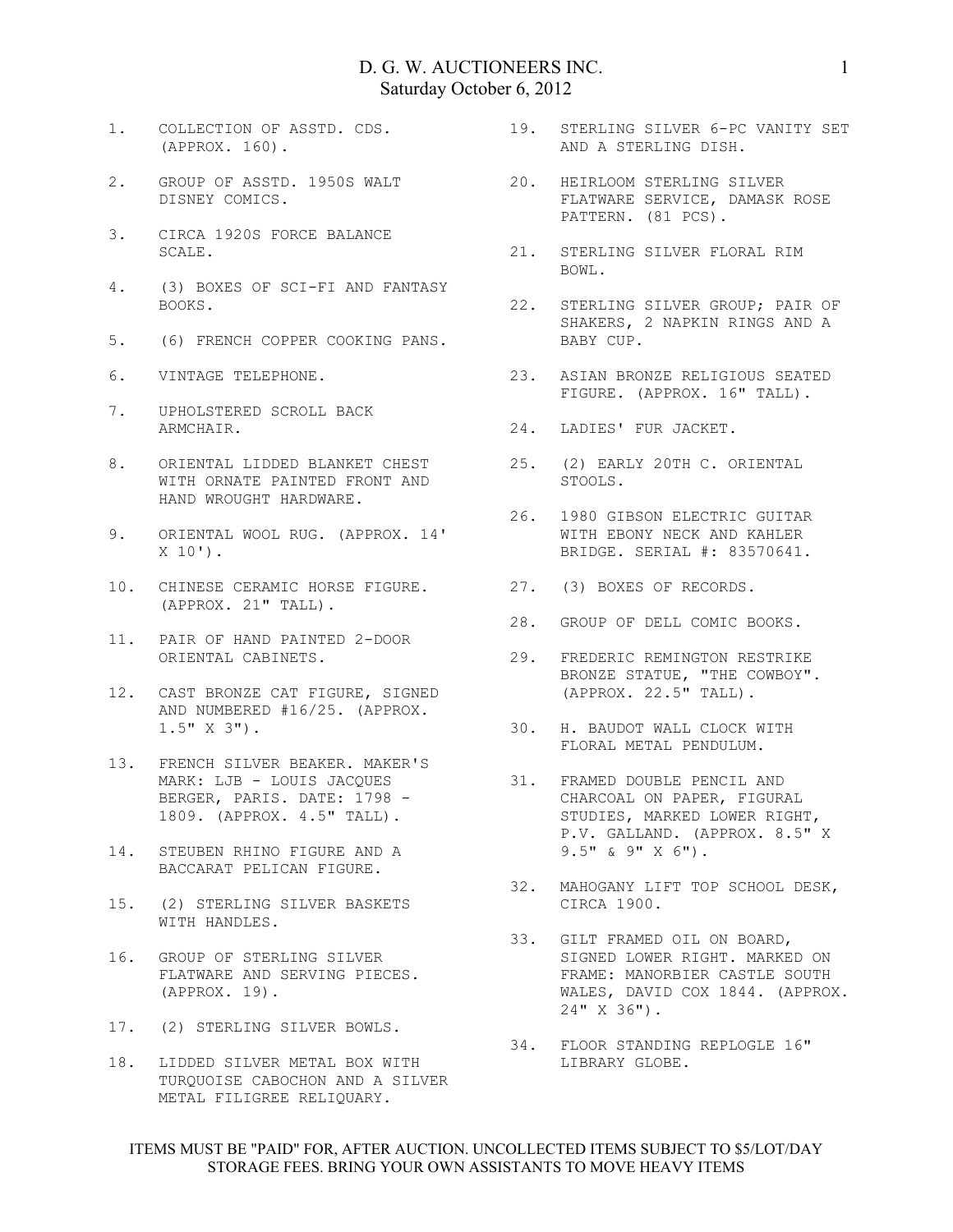- 35. GILT FRAMED OIL ON BOARD, FOREST SCENE, SIGNED. FRAMED LABELED C. COROT. (APPROX. 15.5" X 21.5").
- 36. (2) PORCELAIN CRACKLE GLAZE PUG FIGURES.
- 37. (2) GERMAN METTLACH BEER STEINS.
- 38. GILT AND BRONZE ORIENTAL FIGURAL GROUP.
- 39. (2) LATE 19TH C. FRENCH CONFIT 56. ART GLASS BOWL, SIGNED AND POTS.
- 40. LLADRO PORCELAIN PUPPY FIGURE. 57. (3) HUMMEL FIGURINES. (APPROX. 4" TALL).
- 41. ROSENTHAL PORCELAIN "RELAXED HUNTING DOG" FIGURE. (APPROX. 3.5" X 12").
- 42. (2) BACCARAT CRYSTAL SHELL FIGURES.
- 43. GROUP OF ROYAL COPENHAGEN, BING & GRONDAHL PORCELAIN FIGURES.
- 44. PORCELAIN TERRIER FIGURE, MADE IN AUSTRIA. (APPROX. 7" X 9.5").
- 45. ANTIQUE TERRA COTTA WATER VESSEL. (APPROX. 11.5" TALL).
- 46. CIRCA 1930S PAINTED CIRCULAR TABLE WITH BIRD FORM SUPPORTS.
- 47. PAIR OF GILT METAL 5-LIGHT CANDELABRA.
- 48. ROWE FURNITURE UPHOLSTERED ARMCHAIR.
- 49. LACQUERED AND PAINTED ORIENTAL PANEL. (APPROX. 66" X 28").
- 50. PAIR OF CHINESE RED LACQUERED LOW TABLE WITH STONE TOP INSETS. 68. FRAMED WALT DISNEY LIMITED
- 51. PAIR OF TALL CRANE STATUES.
- 52. CONTEMPORARY MAHOGANY 4-DOOR GLASS FRONT TALL SIDEBOARD. (2) DRAWERS AND (2) GLASS SHELVES. "LEXINGTON, SUSAN SARGENT" SERIES.
- 53. PAIR OF SILVERPLATED 3-LIGHT CANDLESTICKS.
	- 54. SILVER PLATED SERVING TRAY.
- 55. HAND MADE POTTERY LIDDED JAR BY LARRY RICHMOND AND PEGGY KONDO.
	- DATED.
	-
	- 58. (4) ANTIQUE FRENCH COOKING POTS.
	- 59. (6) "HOTESSE" PORCELAIN LUNCHEON PLATES.
- 60. AMETHYST AND CLEAR GLASS CRYSTAL BOWL. (APPROX. 10" TALL, 11" DIA).
	- 61. (6) ASSTD. HUMMEL FIGURES.
- 62. FENTON CARNIVAL GLASS BOWL WITH LOTUS AND DRAGON DECORATION.<br>(APPROX. 7" DIA). (APPROX. 7" DIA).
	- 63. FRAMED OIL ON BOARD, COUNTRY SIDE LANDSCAPE, SIGNED E.A. CHANT. (APPROX. 1865 - 1947).
- 64. TERRA COTTA 2-HANDLED VESSEL. (APPROX. 13" TALL).
- 65. COLLECTION OF ASSTD. PRINTS, LITHOGRAPHS AND ENGRAVINGS.
- 66. BLONDE LEATHER ORIENTAL TRUNK, ON STAND.
- 67. SET OF (4) OAK SPINDLE BACK RUSH SEATED SIDE CHAIRS.
	- EDITION LION KING ANIMATION ART. (APPROX. 16 3/4" X 32").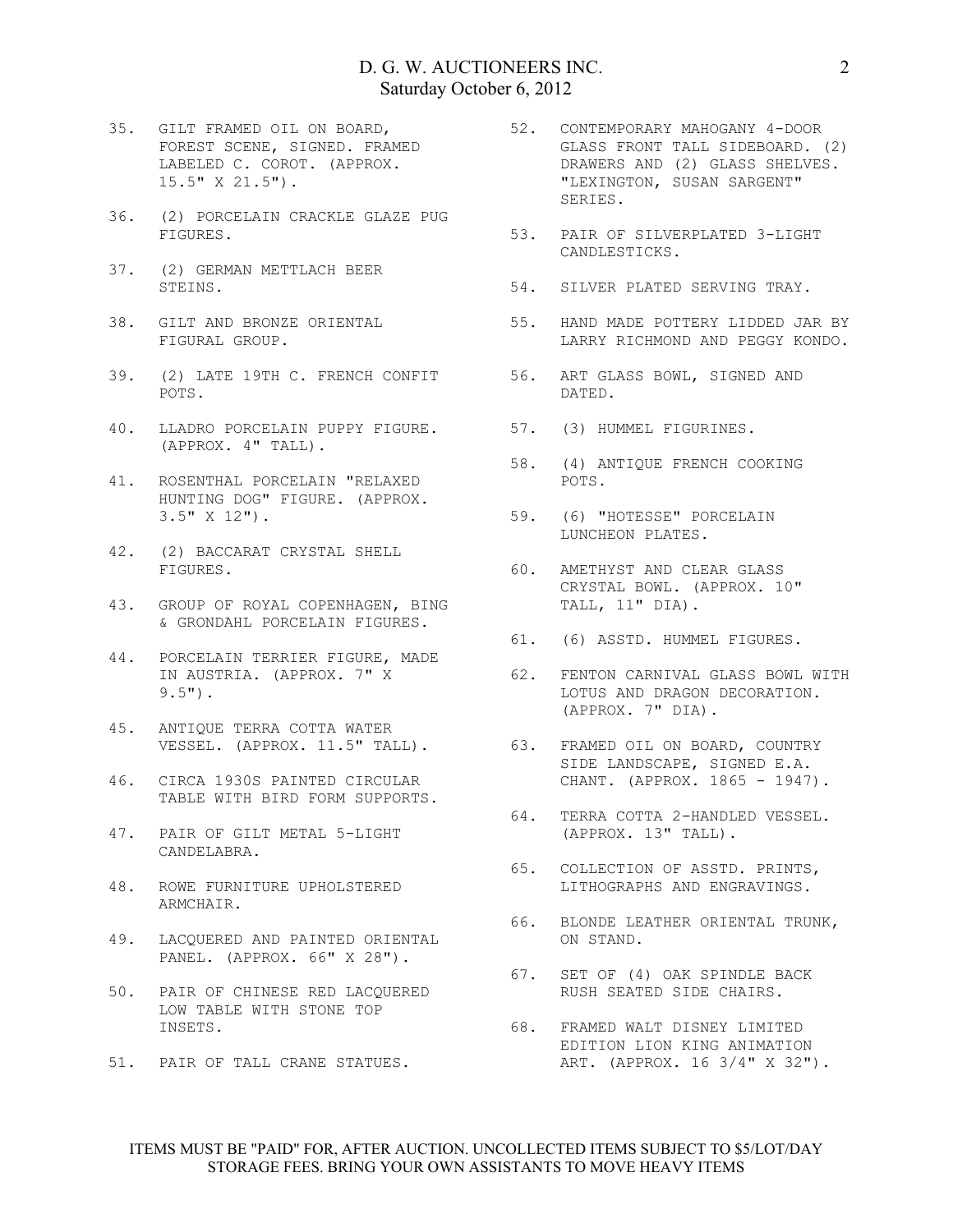- 69. LOUIS XV STYLE SATINWOOD DESK WITH INLAY, WITH MATCHING CHAIR AND MIRROR.
- 70. UNFRAMED LITHOGRAPH, WITNESSING CHILDBIRTH, SIGNED LOWER RIGHT, MINNA CITRON '32. (APPROX. 3  $1/2$ "  $\times$  8  $1/4$ ").
- 71. LOUIS XV STYLE SATINWOOD FULL SIZE BED, 5-DRAWER CHEST, PAIR OF SINGLE DOOR NIGHTSTANDS AND A CHAIR.
- 72. FRAMED ABSTRACT DRAWING, MARKED 86. (4) CARVED ORIENTAL HAIR PIN LOWER LEFT, ANDRE MASSON. (APPROX. 14 1/2" X 19 3/4").
- 73. CONTEMPORARY 3-DRAWER HALL TABLE.
- 74. PAIR OF MAJOLICA STYLE PAINTED BLACKAMOOR FIGURES. (APPROX. 42" TALL).
- 75. FRAMED PASTEL / CHALK DRAWING, ABSTRACT STREET SCENE. (APPROX. 25" X 18.5").
- SINGLE DRAWER BOOKCASE.
- 77. MAHOGANY DROP SIDE TABLE WITH MARQUETRY INLAY DESIGN.
- 78. LADIES' FUR COAT.
- 79. CARVED HORN BUDDHA FIGURE. (APPROX. 5" TALL).
- 80. BING & GRONDAHL PORCELAIN DOG FIGURE. (APPROX. 6.5" TALL, 12" LONG).
- 81. (2) BACCARAT CRYSTAL CAT FIGURES. (BLACK & CLEAR). (APPROX. 3" TALL, 4.5" LONG).
- 82. HAND CARVED HORN CUP. (APPROX. 4" TALL).
- 83. (12) INTERNATIONAL STERLING SILVER COCKTAIL FORKS. "PRELUDE" PATTERN. (APPROX. 6.8 OZT).
- 84. WALLACE STERLING SILVER FLATWARE SERVICE, "STRADIVARIUS" PATTERN. (13) DINNER KNIVES, (13) DINNER FORKS, (12) SALAD FORKS, (24) TEASPOONS, (3) TABLESPOONS, LADLE, SERVING FORK, BOUILLON SPOON, FISH KNIFE AND BUTTER KNIFE. (70 PCS).
- 85. HAND CRAFTED POTTERY VASE, MARKED JEAN MARAIS. (APPROX. 10" TALL).
- BOXES.
- 87. ORNATELY CARVED ORIENTAL CUP. (APPROX. 4" TALL).
	- 88. BRIAN ARTHUR BRONZE PELICAN NESTING SCULPTURE, MARKED ARTHUR #86/100. (APPROX. 4 1/4" TALL, 9 1/2" LONG).
	- 89. CERAMIC POTTERY VESSEL WITH LOOP HANDLE. (APPROX. 18.5" TALL).
- 76. SLIGH LOWRY MAHOGANY 3-SHELF 90. GROUP OF LARGE VINTAGE SKELETON KEYS.
	- 91. (5) COMIC BOOKS INCL. DC SUPERMAN #84, ATLAS WORLD OF MYSTERY, SENSATION.
	- 92. CAST BRONZE ABSTRACT SCULPTURE, SIGNED. (APPROX. 3.5" X 7").
	- 93. EMILIA CASTILLO SILVER PLATED SALAD TOSSER AND A LETTER HOLDER. ADORNED WITH PARROTS WITH TURQUOISE INLAY AND ONYX EYES.
	- 94. GILT FRAMED MIRROR WITH CARVED GILT FLORAL CREST AND DECORATION. (OVERALL: 49" X 30").
	- 95. FRAMED WARNER BROTHERS CHUCK JONES CEL, LIMITED EDITION #156/500, WITH CERTIFICATE. (APPROX. 10" X 12").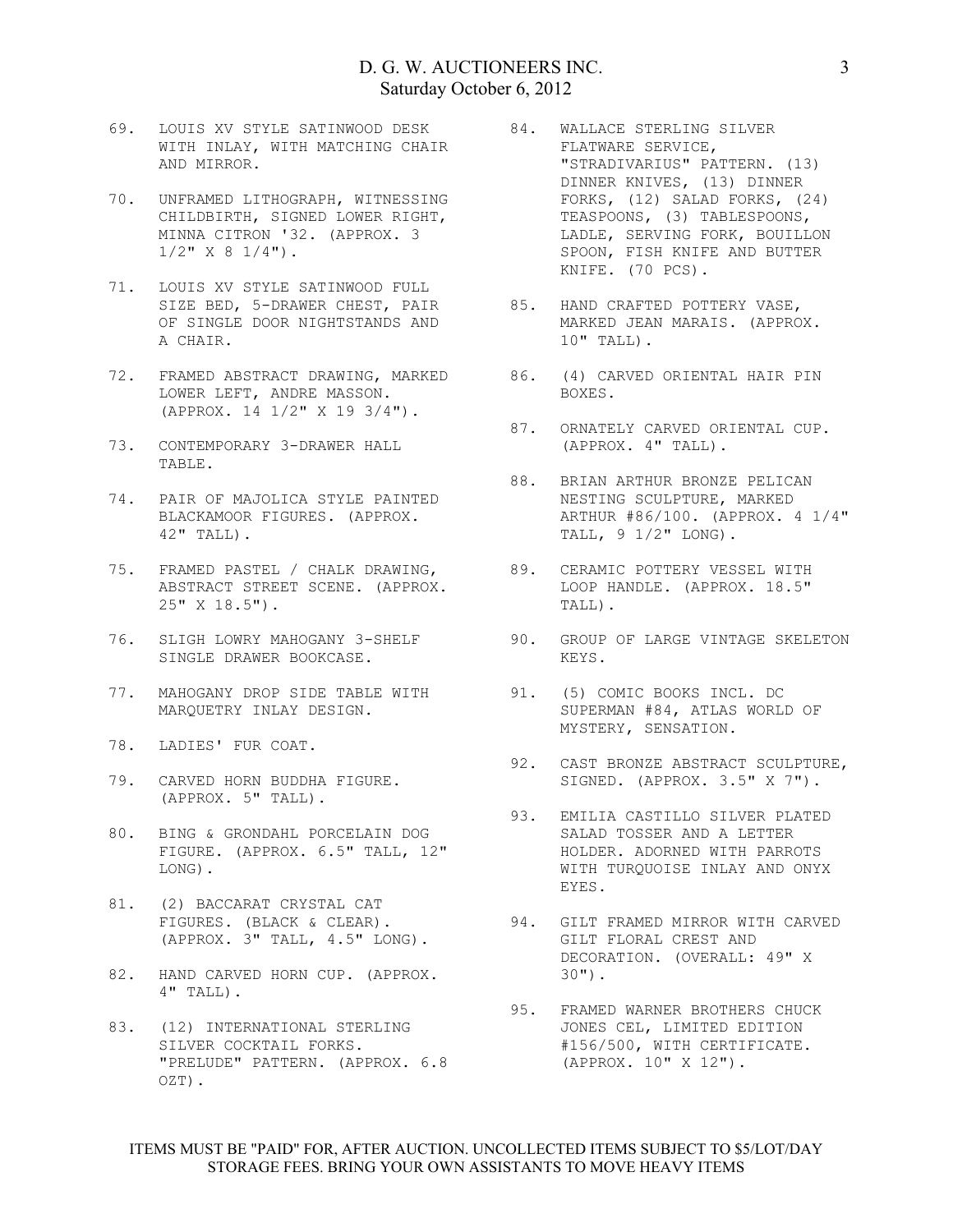- 96. PENDLETON "BUFFALO LODGE" 100% VIRGIN WOOL RUG. (APPROX. 6' X 4').
- 97. (14) ASSTD. OZ BOOKS, MOSTLY RAND MCNALLY.
- 98. CLAUSEN & SON, DANISH TEAK SIDEBOARD WITH 3 SLIDING DOORS.
- 99. DANISH TEAK SIDE TABLE WITH A MATCHING SET OF 2 NESTING DANISH IBAR VIDE I.<br>MATCHING SET OF 2 NESTING<br>TABLES.
- 100. MID 20TH C. TABLE LAMP.
- 101. MID 20TH C. DANISH TEAK DROP SIDE DESK. EGHOFF RANDERS, MADE IN DENMARK.
- 102. HP HANSEN DANISH ROSEWOOD DESK WITH RETURN.
- 103. MID 20TH C. YARN RUG, HALDEN TEPPE, MADE IN NORWAY. (APPROX. 6.5' X 3.5).
- 104. PAIR OF MODERNIST CHROME AND LEATHER ARMCHAIRS.
- 105. FRAMED ABSTRACT PRINT, HANDS HOLDING FLOWERS, MARKED PICASSO. (APPROX. 25.5" X 20").
- 106. PAIR OF ORIENTAL ELMWOOD STOOLS.
- 107. LARGE DROP CRYSTAL AND PRISM CHANDELIER.
- 108. (4) TEAK SIDE CHAIRS WITH LEATHER SEATS.
- 109. DANISH TEAK DINING TABLE, GUDME MOBELFABRIK.
- 110. PAIR OF LEATHER AND CHROME MODERNIST CHAIRS.
- 111. MID 20TH C. COLLAPSIBLE LIGHT 128. EXTENSIVE BAVARIAN GOLD RIM FIXTURE.
- 
- 113. MID 20TH C. ROSEWOOD 4-DRAWER DESK.
- 114. HAND CRAFTED LIDDED BOWL BY LARRY RICHMOND.
- 115. ROYAL COPENHAGEN FIGURAL GROUP, GIRL WITH GOOSE.
	- 116. HAND CRAFTED LIDDED BOWL BY LARRY RICHMOND.
	- 117. GROUP OF (4) PAPERWEIGHTS INCL. TIFFANY & CO.
- 118. (3) PORCELAIN DOG FIGURES.
- 119. HAND THROWN POTTERY AND WOVEN LIDDED BOWL BY LARRY RICHMOND AND PEGGY KONDO, BELLINGHAM, WASHINGTON.
- 120. SHELF OF WHIMSICAL ART POTTERY TEA POTS AND CANDLE HOLDERS.
	- 121. ROYAL DOULTON CUPS AND SAUCERS IN PRESENTATION BOX.
	- 122. MURANO ART GLASS PAPERWEIGHT IN ORIGINAL BOX.
- 123. FRAMED TILE ABSTRACT ART.<br>(APPROX. 29" X 47"). (APPROX. 29" X 47").
	- 124. PAIR OF CONTEMPORARY LOUIS XV PROVINCIAL STYLE BLACK LEATHER UPHOLSTERED ARMCHAIRS.
- 125. W. A. SELDEN, (AMERICAN, CONTEMPORARY), OIL ON CANVAS, "SERENE THUNDER", BIG SUR COASTAL SEASCAPE. (c) 1997. (APPROX. 48" X 72").
	- 126. PAIR OF CONTEMPORARY, GLASS FRONT AND SIDE, DISPLAY CABINETS.
	- 127. ORIENTAL STYLE KERMAN RUG ON RED FIELD AND CENTER MEDALLION. (APPROX. 17' X 11').
		- PORCELAIN DINNER SERVICE.
- 112. TEAK 2-DRAWER FILE CABINET. 129. FLAME MAHOGANY DINING TABLE WITH 6 CHAIRS AND A LEAF.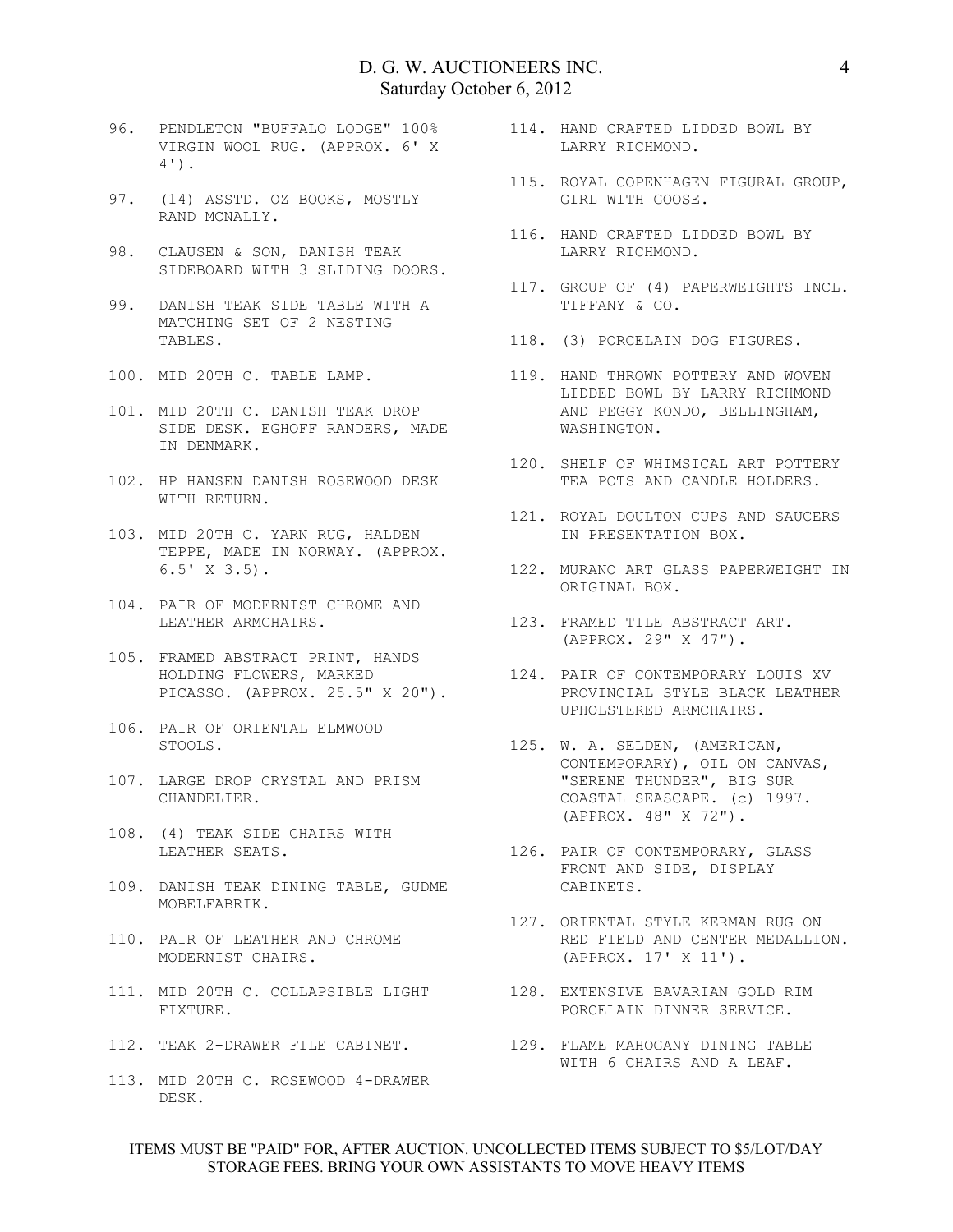- GROUPINGS.
- 131. SET OF (6) GREEN WATER GLASSES 148. MARQUETRY INLAID WALL PANEL
- 132. (4) PAPERWEIGHTS AND AN ART GLASS VASE.
- 14<br>133. PAIR OF CHINESE WHITE GLAZED HORSES.
- OF HUMMEL BOOKENDS.
- 
- 136. GROUP OF BACCARAT CRYSTAL TAPERED GLASSES. (APPROX. 20). 152. ORIENTAL PORCELAIN TABLE LAMP.
- 137. (2) LARGE HAND BLOWN GLASS 153. PAIR OF CIRCA 1900S HAND VESSELS.
- 138. MID 20TH C. 2-DOOR CABINET.
- 139. FRAMED OIL ON CANVAS, ICONIC SCENE. (APPROX. 12" X 9.5").
- 140. PAIR OF CAMPHOR WOOD HORSE FIGURES. IN THE DESIGN OF TANG DYNASTY WAR HORSES. (APPROX. 23" TALL, 28" LONG, 6.5" WIDE).
- 141. PLEXIGLAS FRAMED TEXTILE ART TUNIC, BACKED BY CANVAS. (OVERALL: APPROX. 40" X 48"). (ARTIST: J. LEWIS).
- 142. LARGE TERRA COTTA VESSEL ON 158. MAPLE 5-DRAWER LOW CHEST. STAND.
- 143. PAIR OF CHINESE, RED PAINTED SECTIONAL BOXES WITH HAND WROUGHT IRON WORK.
- 144. FRAMED CHINESE MIXED MEDIA PAINTING BY ANNA WU WEAKLAND, (CHINESE-AMERICAN, 20TH C) FROM THE ANCIENT CHINESE COIN SERIES. (APPROX. 32.5" X 30.5").
- 145. FRAMED BATIK, DUCKS IN A LAKE, SIGNED LEONG. (APPROX. 11" X  $15.5"$ ).
- 146. ORIENTAL ROSEWOOD COFFEE TABLE.
- 130. (2) ORIENTAL STONE FLORAL 147. ORIENTAL 3-PANEL HALF SCREEN WITH CARVED SOFT STONE FIGURES.
	- DEPICTING COURTSHIP SCENE. (APPROX. 36" X 26").
	- 149. CIRCA 1920S MAHOGANY 4-DRAWER DROP FRONT WRITING CHEST WITH INLAID BANDING.
- 134. (4) HUMMEL FIGURES AND A PAIR 150. FRAMED ABSTRACT OIL ON CANVAS. (APPROX. 46" X 31.5").
- 135. (2) KOSTA BODA ART GLASS BOWLS. 151. ORIENTAL ROSEWOOD CHOW TABLE WITH 4 STOOLS.
	-
	- PAINTED ORIENTAL WALL PLAQUES. (APPROX. 6' TALL).
	- 154. SITAR WITH INLAID AND BONE DECORATION.
	- 155. 19TH CENTURY CHINESE LACQUERED BOX.
	- 156. FRAMED PEN AND INK ON PAPER, BEARING THE SIGNATURE "F. ROYBEK" ON THE LOWER LEFT.
	- 157. PAIR OF ORIENTAL CERAMIC PHOENIX SCULPTURES ON ROSEWOOD STANDS.
	-
	- 159. POCKET WATCH PLUS A PEARL AND JADE BROOCH. WATCH MARKED G.N. & E.R MOSES, GRAT BEND.
	- 160. SAPPHIRE PENDANT, STAMPED 18K.
		- 161. 14K YELLOW GOLD DIAMOND CLUSTER PENDANT.
		- 162. DIAMOND AND SAPPHIRE CROSS PENDANT.
		- 163. PAIR OF CULTURED PEARL SPIRAL FORM EARRINGS, STAMPED TK 14K AND A FULL OPAL PENDANT.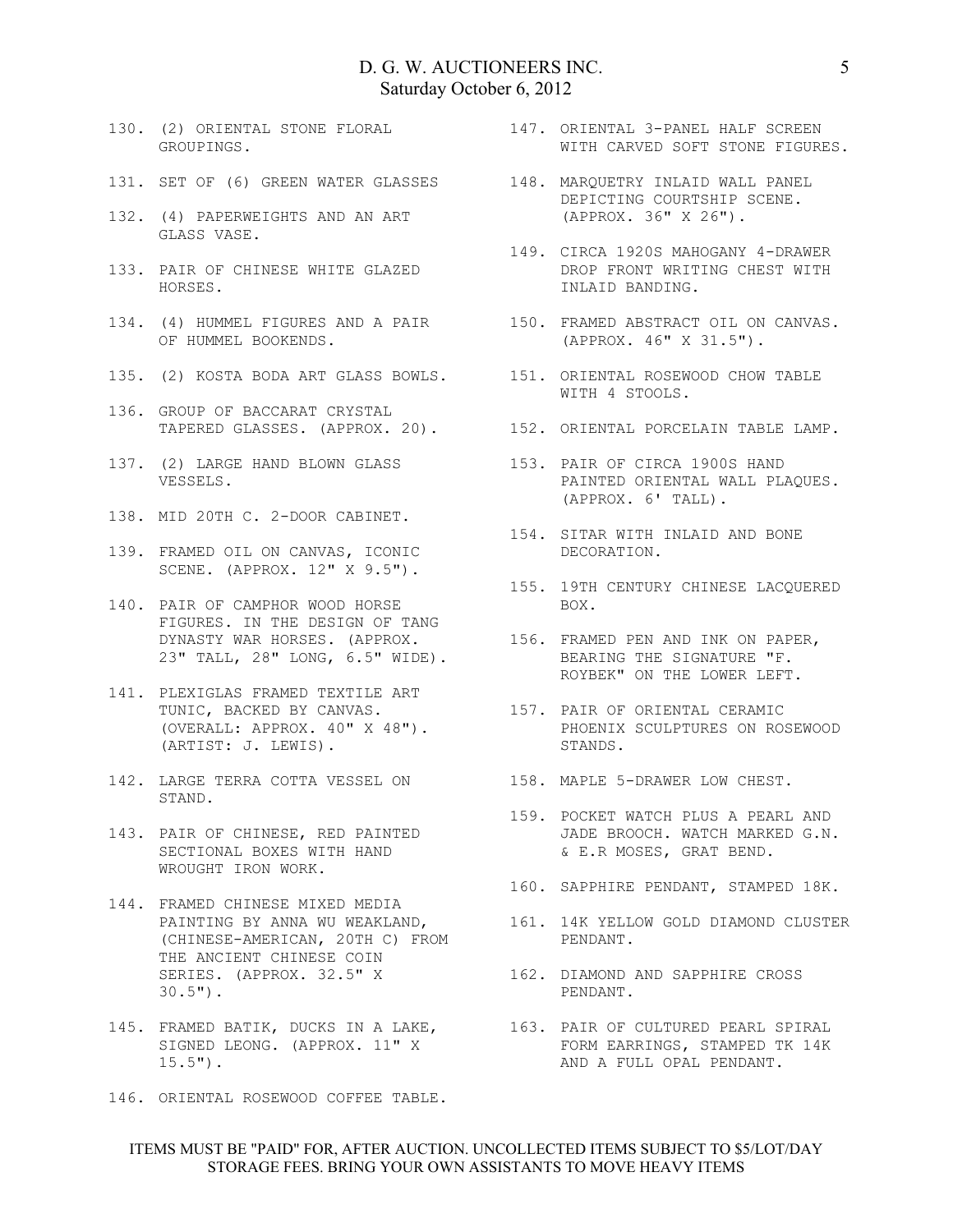- 164. PAIR OF CULTURED PEARL POST EARRINGS.
- 165. WHITE JADE BANGLE.
- 166. CULTURED PEARL CLUSTER PIN IN WHITE GOLD.
- 167. 14K WHITE GOLD CHOKER STAMPED
- 168. PAIR OF RUBY EARRINGS MOUNTED IN 18K YELLOW GOLD.
- 169. DOUBLE CIRCLE RING WITH MELI DIAMOND ACCENTS, STAMPED 14K VR.
- 170. 14K YELLOW GOLD DOUBLE DIAMOND SHAPE RING WITH EMERALD COLOR ACCENTS.
- 171. 14K WHITE GOLD DIAMOND WEDDING
- 172. DIAMOND SOLITAIRE PENDANT. (APPROX. 0.25 ct).
- 173. SINGLE PEARL DROP PENDANT CHAIN, STAMPED 18K ITALY.
- 174. 14K YELLOW GOLD NUGGET FORM PENDANT WITH FULL CUT DIAMOND.
- 175. NECKLACE, WITH CAT HOLDING A
- PENDANT.
- 177. EMERALD AND DIAMOND RING, STAMPED 14K.
- 178. LADY'S DIAMOND WEDDING BAND WITH 5 DIAMONDS IN 14K YELLOW AND WHITE GOLD.
- 179. SAPPHIRE AND TAPERED DIAMOND BAGUETTE COCKTAIL RING, STAMPED 197. TRI-COLOR 14K YELLOW GOLD 18K.
- 180. (2) WEDDING RING MOUNTINGS, STONES).
- 181. GENTS' 2-TONE 14K GOLD RING WITH 6 DIAMONDS, STAMPED 14K.
- 182. CORAL CUFF BRACELET, STAMPED L.<br>SIMPLICO STERLING. SIMPLICO STERLING.
	- 183. TAHITIAN PEARL IN HEAVY 14K GOLD MOUNTING.
- AURNALA 14K ITALY. 184. PAIR OF YELLOW GOLD AND MABE PEARL PIERCED EARRINGS.
	- 185. JADE BANGLE BRACELET.
		- 186. NECKLACE WITH 3 SPACED CULTURED PEARLS, STAMPED 14K.
	- 187. 14K YELLOW GOLD CHAIN WITH (2) PENDANTS.
	- 188. AQUAMARINE RING, MODERN DESIGN, STAMPED 14K.
- RING. 189. GROUP OF (3) 14K YELLOW GOLD CHARMS PLUS A 14K YELLOW GOLD CHERUB BROOCH WITH RUBY COLORED ACCENTS.
	- 190. CULTURED PEARL AND EMERALD RING, STAMPED 14K.
	- 191. YELLOW AND WHITE GOLD FLORAL FORM RING WITH TOPAZ COLORED STONE, STAMPED 14K.
- HEMATITE BALL, STAMPED 18K. 192. RUBY, HEART AND DIAMOND RING.
- 176. DIAMOND ENCRUSTED BUTTERFLY 193. GILT FRAMED MINIATURE PAINTING.
	- 194. STERLING SILVER CHOKER STAMPED BAYANIHAN.
	- 195. SINGLE PEARL DROP PENDANT CHAIN, STAMPED 14K.
	- 196. SILVER AND CULTURED BAROQUE PEARL RING.
		- NECKLACE WITH 7 HEART FORM CHARMS. (APPROX. 0.55 OZT).
	- STAMPED 18K AND 14K. (NO CENTER 198. LARGE SOUTHWESTERN CARVED BIRD FETISH NECKLACE AND MATCHING EARRINGS.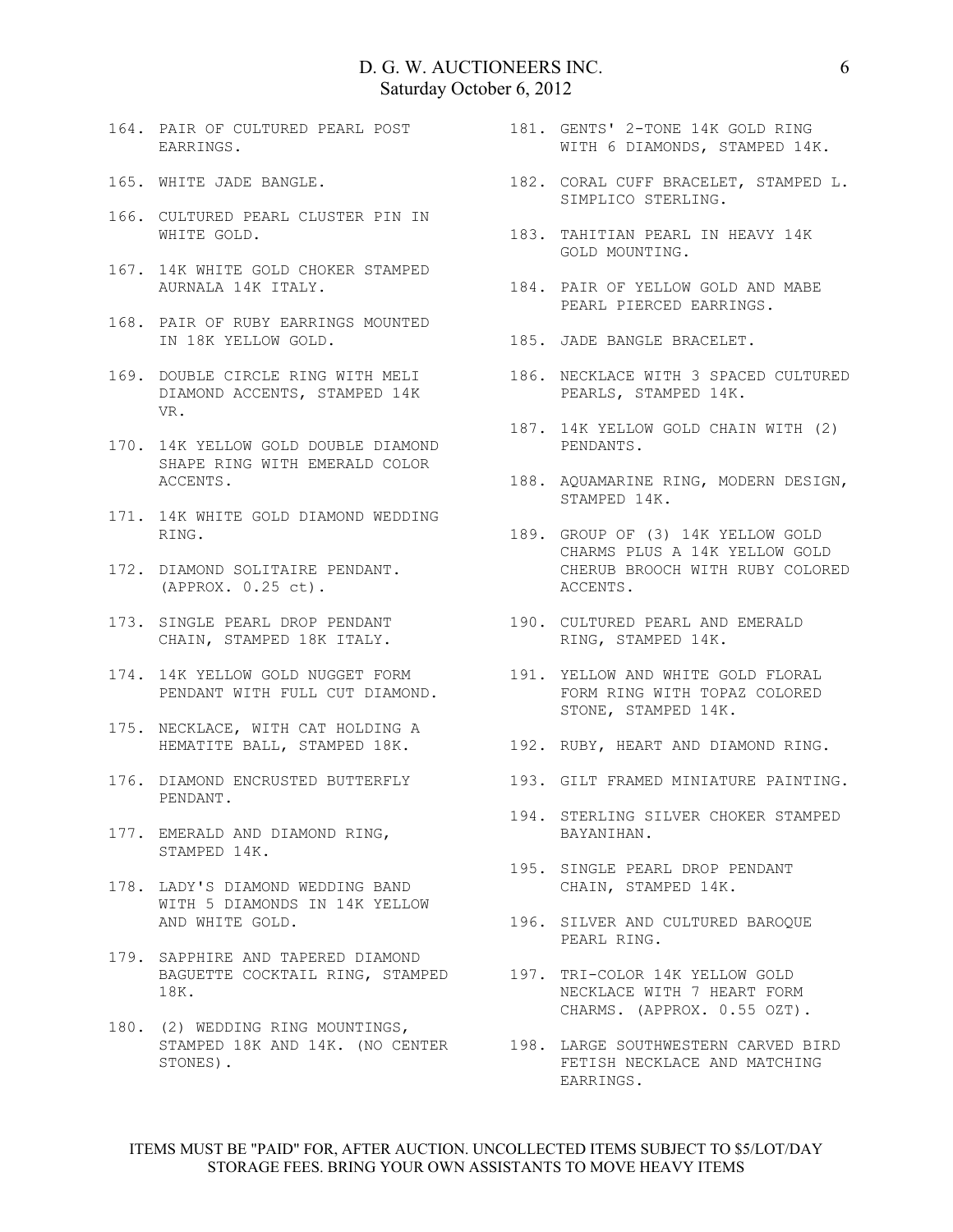- 199. LADY'S 14K YELLOW GOLD FREE FORM RING WITH 3 PEAR SHAPED SEMI PRECIOUS STONES.
- 200. LADY'S GOLD AND DIAMOND RING. 18K YELLOW GOLD BAND SET IN TWO ROWS WITH 18 PRINCESS CUT DIAMONDS. (APPROX. TOTAL WEIGHT: 2 cts).
- 201. CHARM PENDANT WITH ASSTD. CHARMS INCL. 14K, ON ASSOCIATED CHAIN.
- 202. NAVAJO SQUASH BLOSSOM NECKLACE WITH OPEN NAJA AND TURQUOISE TERMINALS.
- 203. (3) CARVED SOUTHWESTERN FETISH NECKLACES.
- 204. JADE BANGLE AND A CINNABAR BANGLE.
- 205. GROUP OF STERLING SILVER CHRISTMAS ORNAMENTS, CHARMS AND A VANITY BRUSH.
- 206. (2) OVAL FRAMED HAND PAINTED ORIENTAL FIGURES ON RICE PAPER.
- 207. GROUP OF STERLING SILVER CHILDREN'S SPOONS, FORKS AND 221. CARRY TOTE STAMPED LOUIS TEASPOONS.
- 208. BOX OF COLLECTIBLES INCL. KEY CHAINS, BOOKMARK; INCL. STERLING SILVER.
- 209. (2) COPPER CAULDRONS.
- 210. CIRCA 1930S OAK 2-TIER OCCASIONAL TABLE.
- 211. DAUM FRANCE, ART GLASS TOUCAN FIGURE.
- 212. GROUP OF MIDDLE EASTERN JEWELRY; SILVER BRACELET ON STAND AND 3 PENDANTS.
- 213. (3) BOXES OF COSTUME JEWELRY INCL. CROWN STAFFORDSHIRE FLORAL JEWELRY, BRACELETS, ASSTD. BEADS.
- 214. BOX OF COSTUME JEWELRY INCL. J.J. KRAMANTZ, BOUCHER, TRIFARI; EARRINGS, NECKLACES, BROOCHES, BRACELETS.
- 215. BOX OF VINTAGE COSTUME JEWELRY INCL. RHINESTONE, EARRINGS, BROOCHES, NECKLACES; INCL. PELL, CORO.
- 216. JEWELRY BOX WITH ASSTD. COSTUME CUFF LINKS, TIE PINS AND BARS, WATCHES, EARRINGS.
- 217. BOX OF COSTUME JEWELRY INCL. SHELL AND TRIBAL NECKLACES, EARRINGS, BRACELETS.
- 218. GROUP OF SOUTHWESTERN JEWELRY INCL. TURQUOISE PERIDOT CORAL NECKLACES & EARRINGS; PLUS A CONCH BELT AND A BIRD NECKLACE.
- 219. BOX OF STERLING SILVER AND MISC. INCL. BOOKMARKS, EARRINGS, BROOCHES, NECKLACE.
- 220. BOX OF COSTUME RHINESTONE JEWELRY INCL. JUDY LEE, TRIFARI, DENBE, NECKLACES, BROOCHES, EARRINGS, PENDANTS.
- VUITTON.
- 222. STRAW AND RED LEATHER PURSE MARKED COACH, WITH DUST COVER.
- 223. LADY'S PURSE MARKED LOUIS VUITTON, WITH DUST COVER.
- 224. (4) CHEESE PLATES WITH BOX.
- 225. GROUP OF COSTUME JEWELRY; BRACELETS, STONE POLISHED NECKLACES, STONE RINGS, CLOISONNE.
	- 226. (2) BOXES OF COSTUME JEWELRY INCL. STONE NECKLACES, RINGS, EARRINGS, RHINESTONE.
	- 227. BOX OF COSTUME JEWELRY INCL. STERLING SILVER BROOCHES, BRACELETS, RINGS, EARRINGS.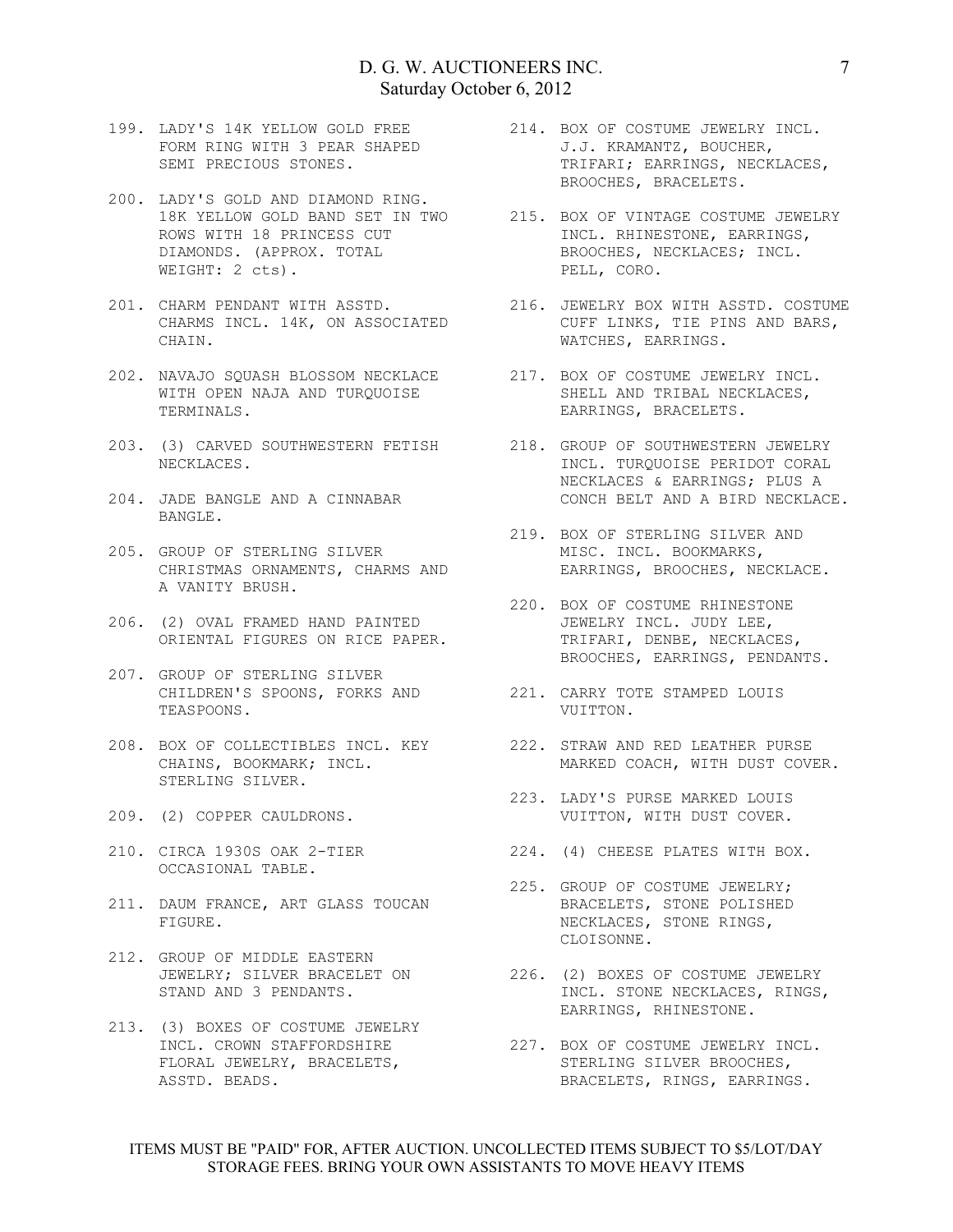- 228. BOX OF COSTUME JEWELRY INCL. STERLING SILVER EARRINGS, RINGS, CHAIN, NECKLACE, WATCH BAND.
- 229. HERMES BOX.
- 230. CLAY BUST INITIALED F.D. (APPROX. 13.5" TALL).
- 231. ORIENTAL STYLE CERAMIC VASE 249. CHINESE GILT BRONZE MALE AND WITH GILT METAL HANDLE AND STAND. (APPROX. 13").
- 232. ORIENTAL GONG ON A HAND PAINTED STAND.
- 233. WOVEN TAPESTRY.
- 234. DANISH TEAK VENEERED OPEN WORK 252. (3) FRENCH DRESSER BOXES. LOW BOOKSHELF. STAMPED MADE IN DENMARK.
- 235. (2) STONE SEALS.
- 236. (2) CARVED HARD STONE PANELS.
- 237. ASIAN BRONZE DEITY FIGURE. (APPROX. 6.5" TALL).
- 238. CHINESE CARVED GREEN HARDSTONE LOW DISH AND 2 SIMILAR SMALL DISHES.
- 239. (3) CARVED AND GILTED "PRAYING
- 240. (3) MILLER ROGASKA CRYSTAL PAPERWEIGHTS.
- 241. CIRCA 1920S PAPIER MACHE JACK-O-LANTERN.
- 242. (2) CHINESE MARINER'S COMPASSES.
- 243. CHINESE CARVED QUARTZ ORNAMENT
- 244. (3) PAPERWEIGHTS INCL. CAITHNESS, SCOTLAND.
- 245. CHINESE LACQUERED LEATHER LIDDED POUCH.
- 246. KOSTA BODA SIGNED HEAD PAPERWEIGHTS.
- 247. ZELLIQUE STUDIO ART GLASS PAPERWEIGHT WITH TREE AND FROG TOPPER.
	- 248. GROUP OF (8) PORCELAIN PILL BOXES INCL. LIMOGES.
	- FEMALE MYTHICAL FIGURES.
- 250. (3) ABACUSES.
- 251. BRONZE GARUDA FIGURE HOLDING A SNAKE WITH ITS BEAK. (APPROX. 12" TALL).
	-
	- 253. UNFRAMED ETCHING, LANDSCAPE, "FORELLENWEIHER", SIGNED LOWER LEFT, FRANZ STUCK. (APPROX. 10'  $X$  9').
- 254. ETHAN ALLEN RECTANGULAR TRESTLE DINING TABLE, MAPLE TOP ON WROUGHT IRON BASE, WITH 2 LEAVES AND 6 ASSOCIATED ETHAN ALLEN FAN BACK CHAIRS.
- 255. CIRCA 1930S DROP AND SWAG CRYSTAL CHANDELIER.
- MONK" FIGURES. 256. (2) FRAMED WALT DISNEY SERIGRAPHS; MICKEY IN FANTASIA AND SNOW WHITE.
	- 257. LOUIS XV STYLE SATINWOOD 3- DRAWER DRESSER AND A MATCHING MIRROR.
	- 258. (2) WALT DISNEY INC. STATUES; STEAMBOAT WILLIE AND 75TH ANNIVERSARY MICKEY MOUSE.
- MODELED WITH VINERY. 259. UNFRAMED LITHOGRAPH, LANDSCAPE SIGNED LOWER LEFT C. MENSE. (APPROX. 11" X 14").
	- 260. PAIR OF CONTEMPORARY FAUX MARBLE TOP 3-DRAWER BOMBE CHESTS.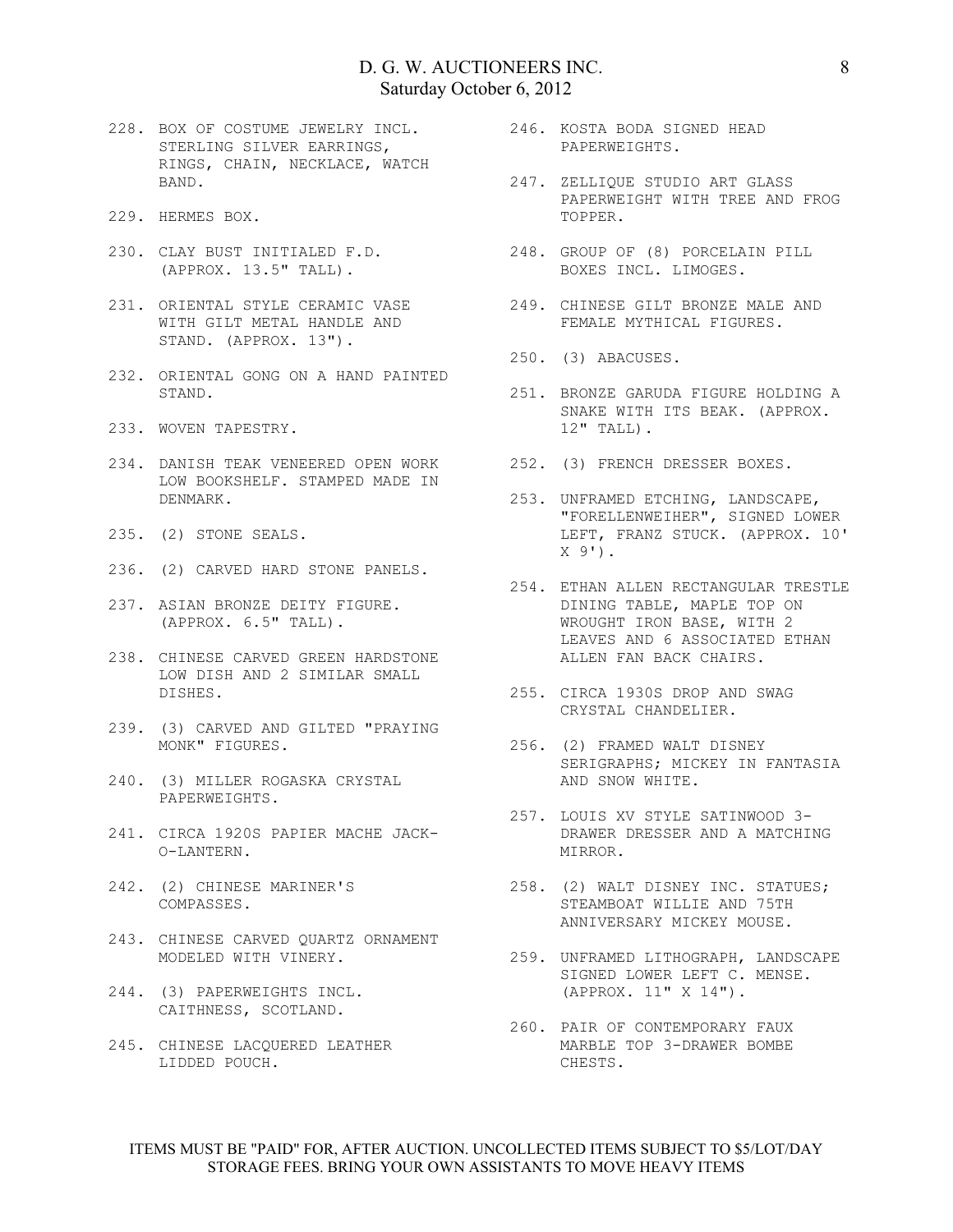- 261. GROUP OF (3) CIRCA 1970S TONKA TRUCKS; CRANE, STEAM SHOVEL AND LOADER.
- 262. (2) CIRCA 1970S TONKA FIRE TRUCKS.
- 263. MID 20TH C. STRUCTO TOYS MODEL TRUCK.
- 264. F.E.D (FAR EAST DISTRIBUTORS) 281. (2) COMOYS SMOKING PIPES; SPARTAN SERIES HO GAUGE MODEL LOCOMOTIVE AND TENDER CAR IN BOX.
- 265. BALBOA "GALLOPING GOOSE" MODEL RAILROAD TRUCK IN BOX.
- 266. (2) KEN KIDDER HO SCALE MODE LOCOMOTIVES IN BOX.
- 267. BALBOA "GALLOPING GOOSE" MODEL RAILROAD TRUCK IN BOX.
- 268. WEST SIDE MODEL CO. "CLIMAX CLASS A" HO GAUGE VERTICE BOILER CAR IN BOX.
- 269. GROUP OF (3) TONKA CONSTRUCTION TOYS; TRENCHER WITH BOX, BULLDOZER WITH BOX AND A GRADER.
- 270. F.E.D. (FAR EAST DISTRIBUTORS) SPARTAN SERIES HO GAUGE MODEL BOX.
- 271. (2) MODEL LOCOMOTIVES IN BOXES.
- 272. GEM MODELS HO BALDWIN MALLET LOCOMOTIVE AND TENDER CAR IN BOXES.
- 273. KEN KIDDER HO PORTER MODEL LOCOMOTIVE AND TENDER CAR IN BOXES.
- 274. (2) SAVINELLI SMOKING PIPES IN 292. BOX OF ASSTD. DOLLS INCL. BOXES INCL. GOLIATH.
- 275. (2) SMOKING PIPES; SAVINELLI AND SASIENI.
- 276. (2) PETERSON'S SMOKING PIPES; TANKARD AND KILDARE.
- 277. (4) ASSTD. TOY TRUCKS.
	- 278. (3) SAVINELLI SMOKING PIPES; ALLIGATORS 310, 315 & 804.
	- 279. BOX OF ASSTD. SMOKING PIPES. (APPROX. 13).
- 280. (2) SMOKING PIPES IN BOXES.
	- WEMBLEY & DIPLOMAT.
- 281A. GROUP OF CONTEMPORARY CHRISTMAS DECORATIONS.
- 282. GROUP OF ASSTD. UNFRAMED PRINTS.
- 283. HEKMAN 5-DRAWER WRITING DESK.
	- 284. ORIENTAL HIGHBOY AND A NIGHTSTAND.
	- 285. COLLECTION OF ASSTD. DVDS. (APPROX. 100).
- 286. YAMAHA CLARINET WITH CASE. (YCL-24, #021162A).
- 287. (2) BOXES OF RECORDS.
- 288. CASKET WITH ASSTD. SILVER PLATED FLATWARE.
- LOCOMOTIVE AND TENDER CAR IN 289. UNFRAMED PAINTING ON BOARD, WOMAN PLAYING SITAR STYLE INSTRUMENT. (APPROX. 16" X  $24")$ .
	- 290. GROUP OF 1970S AND 80S GAMES AND TOYS IN BOXES. (5).
	- 291. COLLECTION OF 1960S AND 70S COLOFORM SETS IN BOX INCL. PLANET OF THE APES c. 1967 AND STAR TREK c. 1975.
		- COMPOSITION KEWPIE. (APPROX. 27).
		- 293. (2) MID 20TH C. VENTRILOQUIST DOLLS, WILLIE TALK & DANNY O'DAY.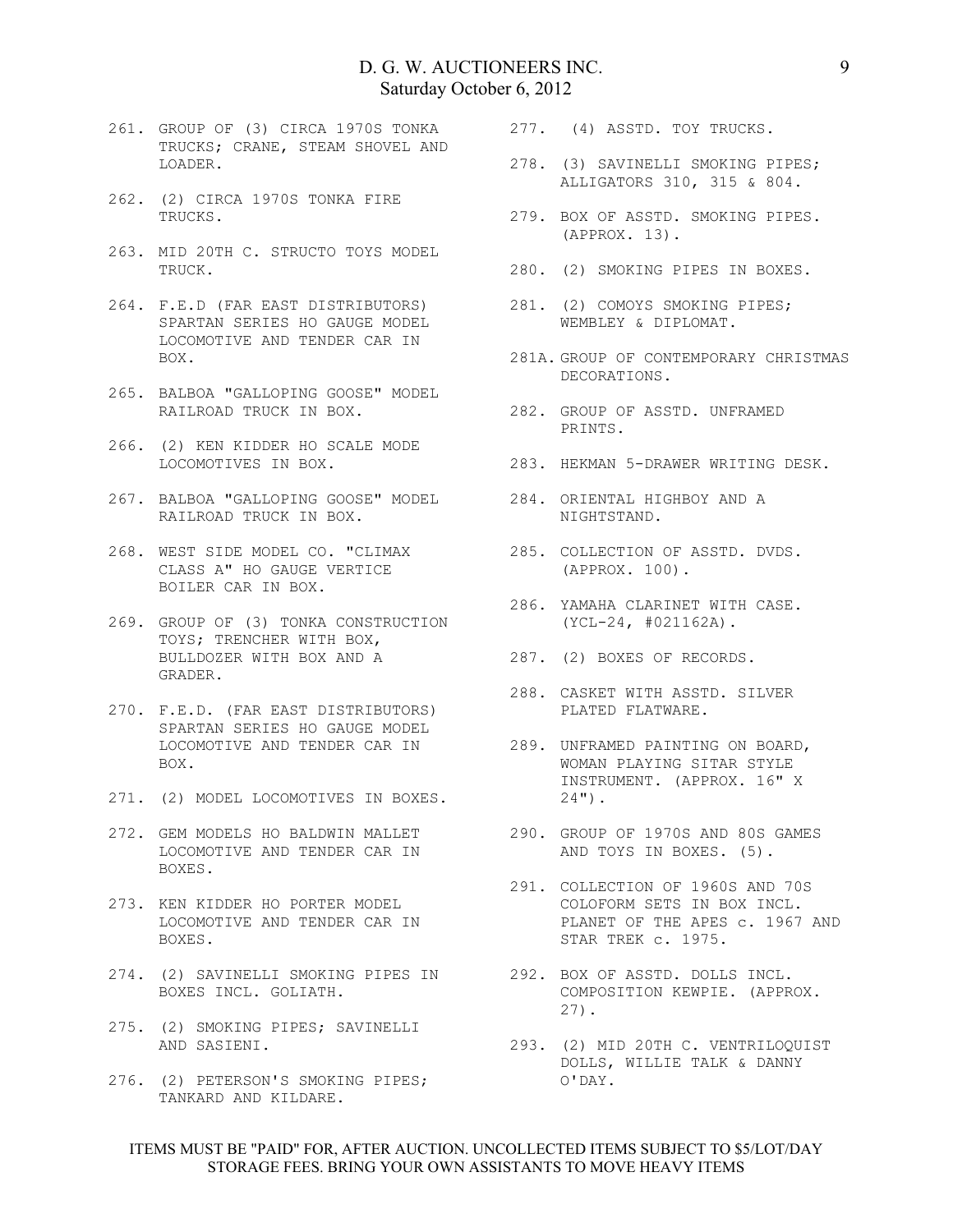- 294. ARMAND MARSEILLES BISQUE SOCKET HEAD DOLL ON COMPOSITION JOINTED BODY, BLUE GREY GLASS SLEEP EYES, OPEN MOUTH, UPPER TEETH, DUTCH COSTUME. (APPROX. 17" TALL).
- 295. COMPOSITION SHOULDER HEAD DOLL, MOLDED HAIR, HAND PAINTED FACIAL FEATURES, CLOTH BODY AND PERIOD DRESS. (APPROX. 16.5" TALL).
- 296. GERMAN BISQUE SHOULDER HEAD DOLL. (APPROX. 12" TALL).
- 297. ARMAND MARSEILLES BISQUE SHOULDER HEAD DOLL, BACK SHOULDER PLATE STAMPED "370 AM 5 DEP MADE IN GERMANY". ON JOINTED KID BODY. (APPROX. 24.5" TALL).
- 298. COLLECTION OF STEIFF ANIMALS; JOLANTHE PIG (1952 - 1957), NOSY RHINO (1956 - 1965), JOGGI LYING PORCUPINE (1968 - 1985), MOCKIE HIPPO (1975 - 1978), MOLLY RAGGY RACCOON (1977 - 1982) AND BEIGE TEDDY (1968 - 1990), SOME WITH ORIGINAL BOXES.
- 299. (3) MID 20TH C. TOYS IN ORIGINAL BOXES; FORT APACHE, FOTO-ELECTRIC FOOTBALL AND A AFX RACING MAGNA TRACTION CARS.
- 300. GROUP OF DECORATIVE PRINTS. 317. MID 20TH C. GREEN PAINTED (APPROX. 13 PCS).
- 
- 302. CIRCA 1920S MAHOGANY DINING TABLE WITH 6 CHAIRS.
- 303. FRAMED PORTRAIT OF A WOMAN, BEARING THE SEAL "LIMITED EDITION GICLEE PRINT PABLO PICASSO". SIGNED UPPER LEFT. (APPROX. 16.5" X 13.5").
- 304. FRAMED MIRROR WITH GILT AND GESSO TRIM.
- 305. (2) MICKEY MOUSE FIGURES ON STANDS. (APPROX. 19" X 24.5" TALL).
- 306. CIRCA 1940S MAHOGANY 2-DOOR, SINGLE DRAWER SIDEBOARD WITH DROP FRONT.
- 307. INLAID PANEL DEPICTING ELEPHANTS, BIRDS AND FOREST.
- 308. FRAMED OIL ON CANVAS, CRASHING WAVES, SIGNED L/R, WILLIAM HOFFMAN. (APPROX. 24" X 47.5").
- 309. PAIR OF CHINESE ELM WOOD STOOLS.
- 310. CARVED WALL HANGING OF A TRIBAL FIGURAL GROUP.
- 311. ORIENTAL ROSEWOOD ALTAR TABLE.
- 312. CHINESE SINGLE DOOR CUPBOARD WITH HAND WROUGHT HARDWARE.
- 313. FRAMED OVAL OIL ON BOARD, PORTRAIT. PLAQUE MARKED TITIAN. (APPROX. 5" X 4").
- 314. DECORATIVE PAINTED WALL MIRROR WITH GRAND ROOM SCENE PANEL.
- 315. (2 1/2) SHELVES OF BOOKS.
- 316. ORIENTAL REVERSIBLE 4-PANEL SCREEN.
- BEDROOM FURNITURE.
- 301. LIMOGES PARTIAL DINNER SERVICE. 318. FRAMED OIL ON CANVAS, ABSTRACT. (APPROX. 24" X 30").
	- 319. (3) CARVED TRIBAL MASK.
	- 320. (2) SHELVES OF ASSTD. BOOKS.
		- 321. HAND KNOTTED BOKHARA RUG. (APPROX. 3' X 2').
		- 322. MID 20TH C. OAK 3-DRAWER CHEST WITH BEVELED GLASS MIRROR.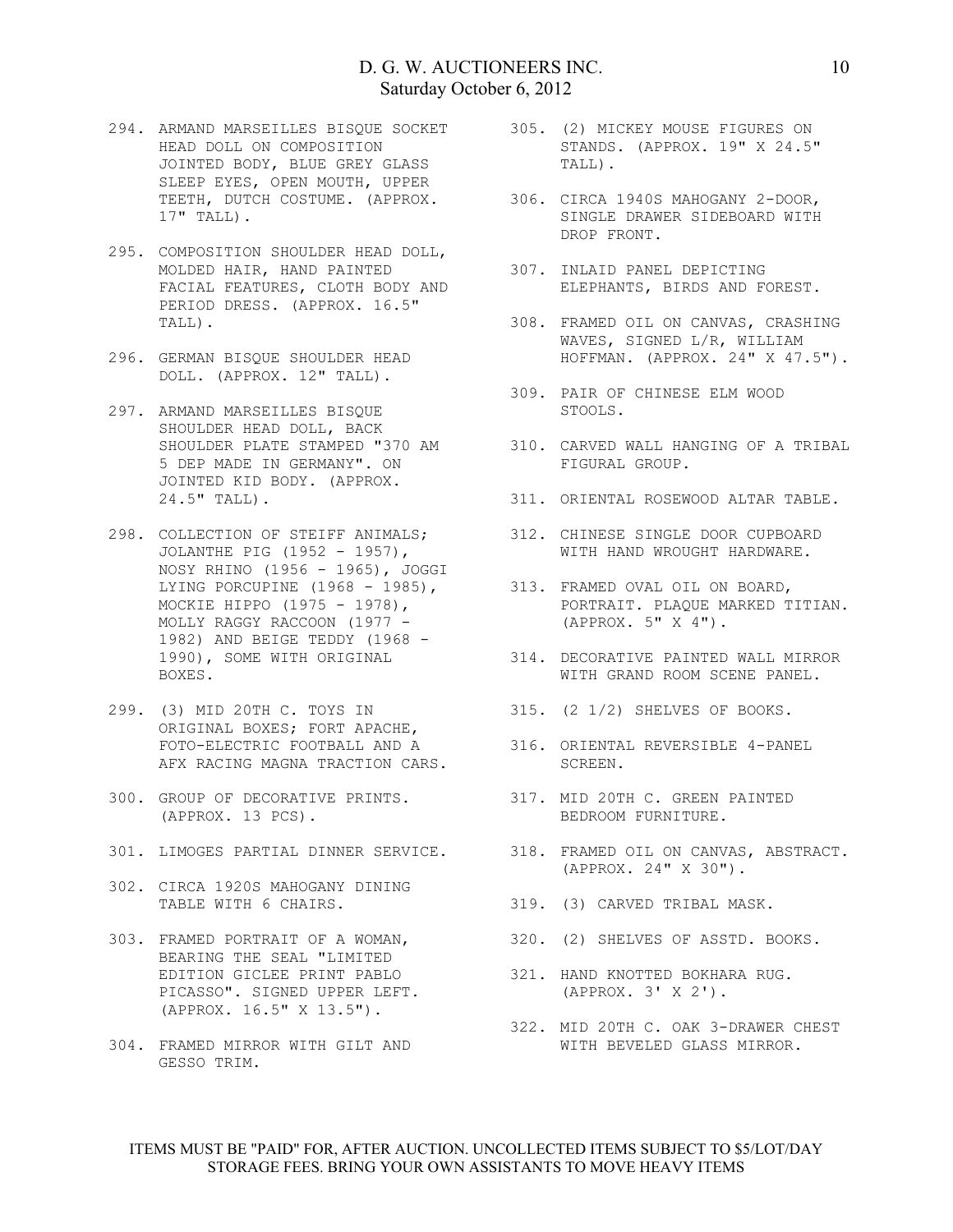- 323. (2) SHELVES OF CHILDREN'S BOOKS 339. PAIR OF CONTEMPORARY WOVEN SIDE INCL. HARDY BOYS AND HAPPY HOLLISTERS SERIES, DR. SEUSS "THE KING'S STILTS".
- 324. (2) CERAMIC 2-HANDLED VESSELS AND A CERAMIC VASE. (APPROX. 16", 15" & 12.5" TALL).
- 325. WOOL RUG WITH NAVAJO DESIGN. (APPROX. 6' X 4').
- 326. CIRCA 1930S MAHOGANY 4-DRAWER DROP FRONT CHEST.
- 
- 328. FRAMED WOOD BLOCK PRINT, THUNDERSTORM AT TEISHI, ATTRIBUTED TO TAKAHASHI SHOTEI. 345. (2) LATE 19TH C. FRENCH (GYO SEAL).
- 329. ABSTRACT PAPIER MACHE WALL SCULPTURE. (APPROX. 44" X 60") SIGNED "KARIN DAIRDSON (?)".
- 330. ITALIAN LEATHER UPHOLSTERED 3- 347. LARGE SHELF OF TONKA, STRUCTO SEAT SOFA.
- 331. CONTEMPORARY ORIENTAL WOOL RUG, FLORAL CENTER MEDALLION AND SPANDRELS, ON RED FIELD. (APPROX. 12' X 9').
- 332. VICTORIAN PLANT STAND.
- BENCH.
- 
- 335. PENDLETON "RED STAR" WOOL RUNNER. (APPROX. 8' X 3.5').
- 336. PENDLETON WOOL RUNNER, NAVAJO DESIGN. (APPROX. 10' X 3').
- 337. EMPIRE STYLE FLAME MAHOGANY 2- DOOR BREAKFRONT SECRETARY WITH 2 GLASS DOORS AND 3 DRAWERS.
- 338. ORIENTAL STYLE WOOL RUG, RED (APPROX. 10' X 8').
- CHAIRS.
- 340. CONTEMPORARY WOVEN RUG IN SOUTHWEST DESIGN. (APPROX. 6.5'  $X$  4.5').
	- 341. PAIR OF CONTEMPORARY BRASS DROP AND SWAG CRYSTAL WALL SCONCES.
	- 342. SHELF OF MID 20TH C. MODEL CARS.
- 343. SHELF OF ORIENTAL CHINA.
- 327. CIRCA 1960S FUR AND SUEDE COAT. 344. SHELF OF DIE CAST METAL REPLICA CHEVRON TRUCKS, MADE IN ENGLAND.
	- EARTHENWARE POTS.
	- 346. SHELF OF FINE GLASSWARE INCL. VINTAGE CAMEO LIDDED JAR, WATERFORD, VAL ST. LAMBERT.
	- AND OTHER METAL TRUCKS.
	- 348. GROUP OF ASSTD. CARVED ANIMAL FIGURES; CHICKEN, ROOSTERS AND DUCK.
	- 349. SHELF OF KNICK KNACKS, NESTED MIXING BOWLS, BOXES AND MISC.
- 333. KIMBALL UPRIGHT PIANO WITH 350. SHELF OF STEMWARE AND VEGETABLE NAPKIN RINGS.
- 334. LIDDED BLANKET CHEST. 351. SHELF OF MID 20TH C. POTTERY VASES AND FIGURES.
	- 352. SHELF OF CHRISTMAS RELATED FIGURES.
	- 353. SHELF OF KNICK KNACKS, ROSEWOOD BRUSH POT, LUSTERED SEA SHELLS, POTTERY AND 2 WATERCOLORS.
	- 354. SHELF OF METALWARE AND KITCHENWARE.
	- FIELD AND FLORAL DECORATION. 355. SHELF OF CARVED WOODEN FIGURES.
		- 356. SHELF OF ASSTD. MODEL CARS.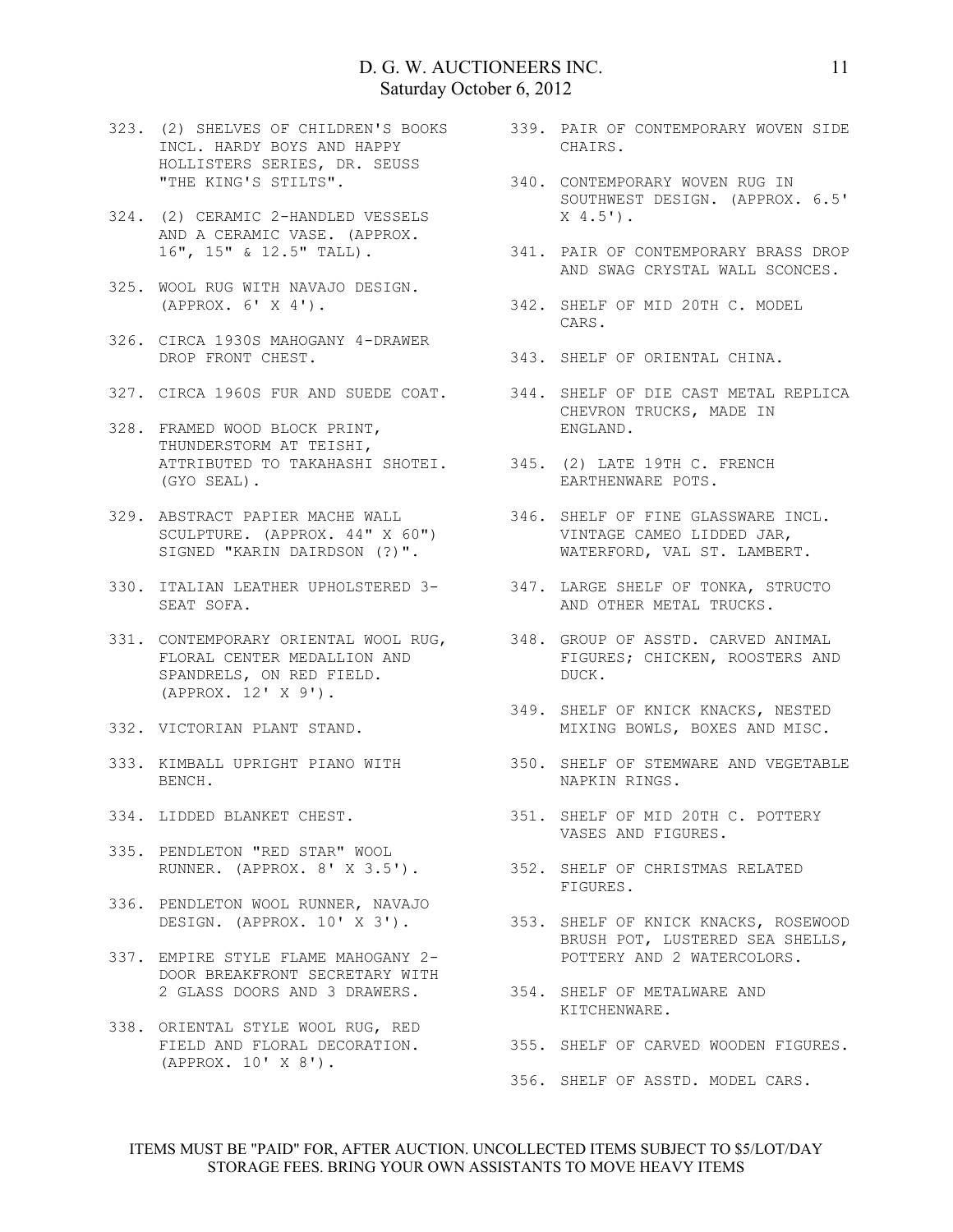- 357. SHELF OF ASSTD. METALWARE, ORIENTAL FIGURES, DISHES, BOOKSTAND, DOG DOOR STOP AND MISC.
- 358. SHELF OF GREEN DEPRESSION GLASS.
- 
- 360. SHELF OF DECORATIVE ITEMS INCL.
- 361. (10) ASSTD. DANBURY MINT AND OTHER COLLECTIBLE DOLLS.
- 362. (2) LARGE STONEWARE WHISKEY JUGS.
- 363. (11) BOXES OF AMMUNITION.
- 364. SHELF OF TRIBAL JEWELRY, WOVEN BASKET, DRUM.
- 365. SHELF OF VINTAGE FLAT IRONS.
- 366. (11) BOXES OF AMMUNITION.
- 367. APPROX. (17) BOXES OF AMMUNITION.
- 368. COLLECTION (4 RACKS) OF ASSTD. 387. SHELF OF CARVED AFRICAN SOUVENIR SPOONS.
- 369. GROUP OF ASSTD. QUILTS AND MISC.
- 370. SHELF OF ASSTD. POTTERY VASES AND CUPS.
- 371. SHELF OF CONTINENTAL COOKWARE.
- 372. (2) ART POTTERY VESSELS BY DENISE STUKAS.
- 373. SHELF OF POTTERY, KNICK KNACKS AND BOXES.
- 374. SHELF OF CHINA, PORCELAIN AND 393. (2) VINTAGE MANTEL CLOCKS. POTTERY.
- 375. SHELF OF FINE CRYSTAL STEMWARE AND ASSTD. GLASSWARE INCL. PLATES, BOWLS.
- 376. SHELF OF VINTAGE SCOOBY DOO AND OTHER BOXES AND MISC.
- 377. SHELF OF VINTAGE LADIES' BOOTS AND MISC.
- 378. SHELF OF DECORATIVE FIGURINES.
- 359. SHELF OF ASSTD. SUNGLASSES. 379. GROUP OF (6) MID 20TH C. POTTERY BOWLS.
	- DESK TOP GLOBE, ORIENTAL VASE. 380. SHELF OF MODEL CARS. (APPROX. 16).
		- 381. SHELF OF VINTAGE CARPENTRY TOOLS.
			- 382. SHELF OF KITCHENWARE ITEMS.
			- 383. SHELF OF ART POTTERY VASES AND MISC.
			- 384. SHELF OF KITCHENWARE ITEMS INCL. PANS, MIXING BOWLS.
			- 385. SHELF OF SOUTHWESTERN POTTERY, 2 PICTURES, ARROW AND MISC.
		- 386. SHELF OF ASIAN RELIGIOUS AND DECORATIVE FIGURES.
			- FIGURES, MASKS AND METAL FIGURES.
			- 388. SHELF OF FIGURINES AND DECORATIVE ITEMS.
			- 389. SHELF OF ASSTD. COLLECTOR PLATES WITH BOXES.
			- 390. (2) CARVED WOODEN SCULPTURES.
			- 391. SHELF OF COLLECTIBLE VINTAGE GLASSWARE.
			- 392. SHELF OF VINTAGE LIDDED BOXES.
			-
			- 394. SHELF OF CRYSTAL AND GLASSWARE.
		- 395. SHELF OF VINTAGE COLLECTIBLES INCL. DUCK DECOYS, LANTERNS AND A FAN.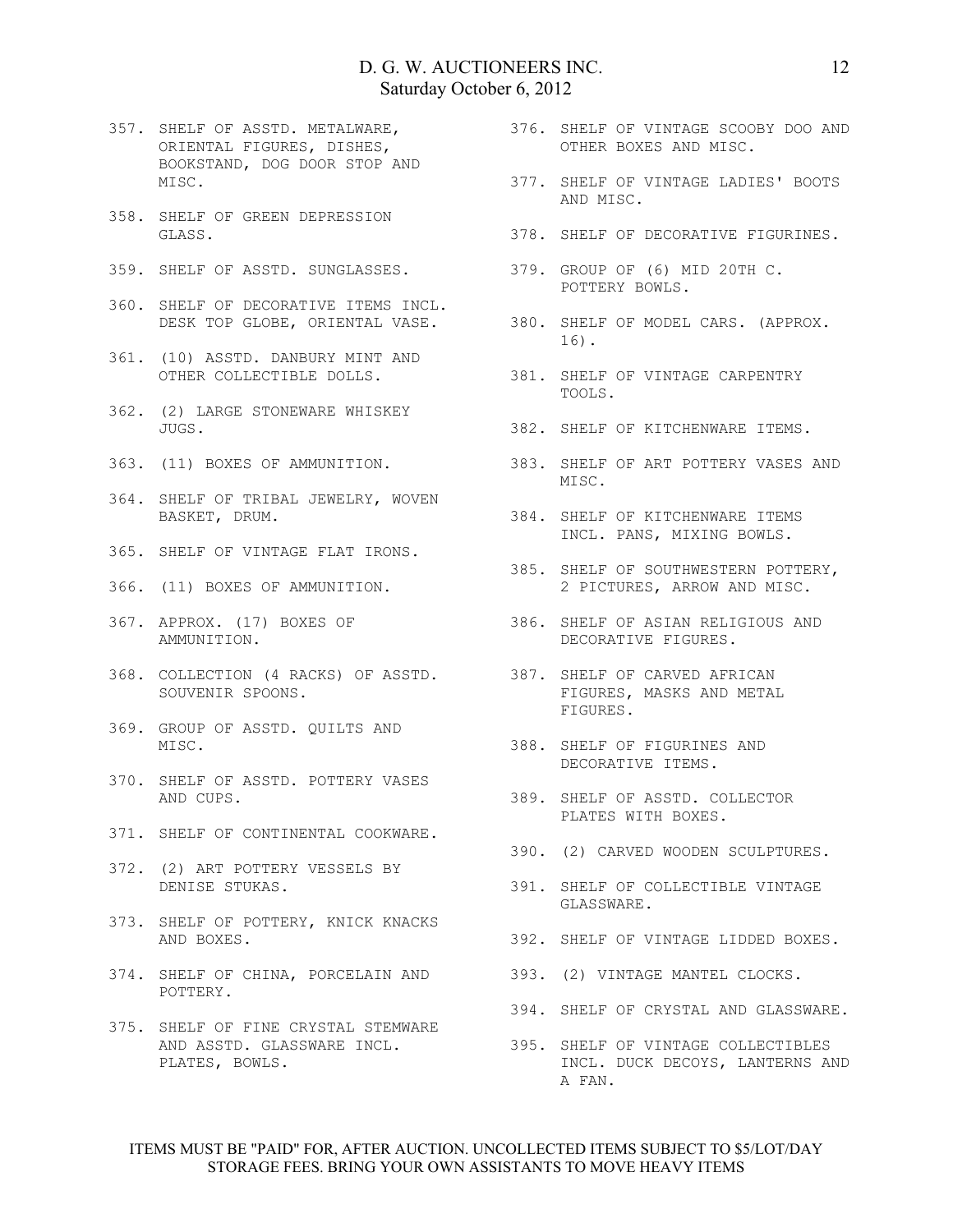- 396. SHELF OF SILVER PLATED ITEMS; TRAYS, COFFEE POTS, SUGAR AND CREAMER.
- 397. (3) POTTERY VASES.
- 398. SHELF OF CLASSIC CAR MODELS. 417. DOLL HOUSE WITH CONTENTS.
- 399. SHELF OF FINE CHINA AND PORCELAIN INCL. BELLEEK, WARWICK, CLARICE CLIFF.
- 400. ARTS AND CRAFTS PAPER ROLLED BUST AND (2) PAPIER MACHE AKTS AND CIVILITY I.E.<br>BUST AND (2) PAPIER MACHE<br>BUSTS.
- 401. SHELF OF COLLECTIBLES INCL.
- 402. SHELF OF ASSTD. CRYSTAL VASES, DECANTERS, BOWL INCL. WATERFORD.
- 403. SHELF OF VINTAGE ITEMS INCL.
- 404. SHELF OF VINTAGE SCALES AND KITCHENWARE.
- 405. SHELF OF COLLECTIBLE FIGURES AND OTHERS.
- 406. SHELF OF ORIENTAL BRUSHES, LIDDED BOXES AND MISC.
- 407. (3) CLASSIC MODEL CARS IN BOXES.
- 408. SHELF OF BEER STEINS, PITCHER, WASH BASIN AND MISC.
- 
- 410. SHELF OF ASSTD. DOLLS.
- 411. SHELF OF ASSTD. MEN'S SHIRTS.
- 412. (2) SHELVES OF LINENS AND TABLE 433. CIRCA 1930S CHILD'S OAK SCHOOL CLOTHS.
- 413. BEVELED GLASS TOP DINING TABLE 434. MID 20TH C. MAPLE 2-DOOR DRY WITH 6 ASSOCIATED CHAIRS.
- (APPROX. 3' X 2')/
- 415. (2) TABLE CLOTHS AND MATCHING NAPKINS.
- 416. DINING TABLE WITH 4 CHAIRS AND 1 LEAF.
	-
- 418. COLLECTION OF HATS, HARD HATS AND MILITARY.
	- 419. (11) LIMOGES LIMITED EDITION COLLECTOR PLATES WITH BOXES.
	- 420. SHELF OF TOMMY BAHAMAS CLOTHING. (SWEAT ATTIRE).
- COCA COLA ITEMS, MILK BOTTLES. 421. (3) PAIRS OF MEN'S SHOES INCL. ORVIS AND CABELAS.
	- 422. SHELF OF MID 20TH C. GAMES.
	- 423. (3) ASSTD. WOVEN ETHNIC RUGS.
- SCALE, FLAT IRONS, SPITTOON. 424. SHELF OF ASSTD. THROWS AND COVERS.
	- 425. MID 20TH C. FIRE ENGINE PEDAL CAR AND A RADIO SUPER WAGON.
	- 426. SHELF OF LINENS, TEXTILES AND BLANKETS.
	- 427. (2) SHELVES OF BLANKETS.
	- 428. (2) MID 20TH C. CHILD'S CHAIRS.
	- 429. GROUP OF TOY GUNS.
	- 430. GROUP OF ASSTD. MEN'S HATS.
- 409. SHELF OF SILVER PLATED ITEMS. 431. SHELF OF GAMES INCL. SPIN-A-ROO, DISNEYLAND, SOCCER
	- 432. GROUP OF (12) FRAMED MILITARY PRINTS.
		- DESK.
		- SINK.
- 414. (4) ORIENTAL RUG SAMPLERS. 435. 19TH C. AMERICAN OAK DROP LEAF TABLE.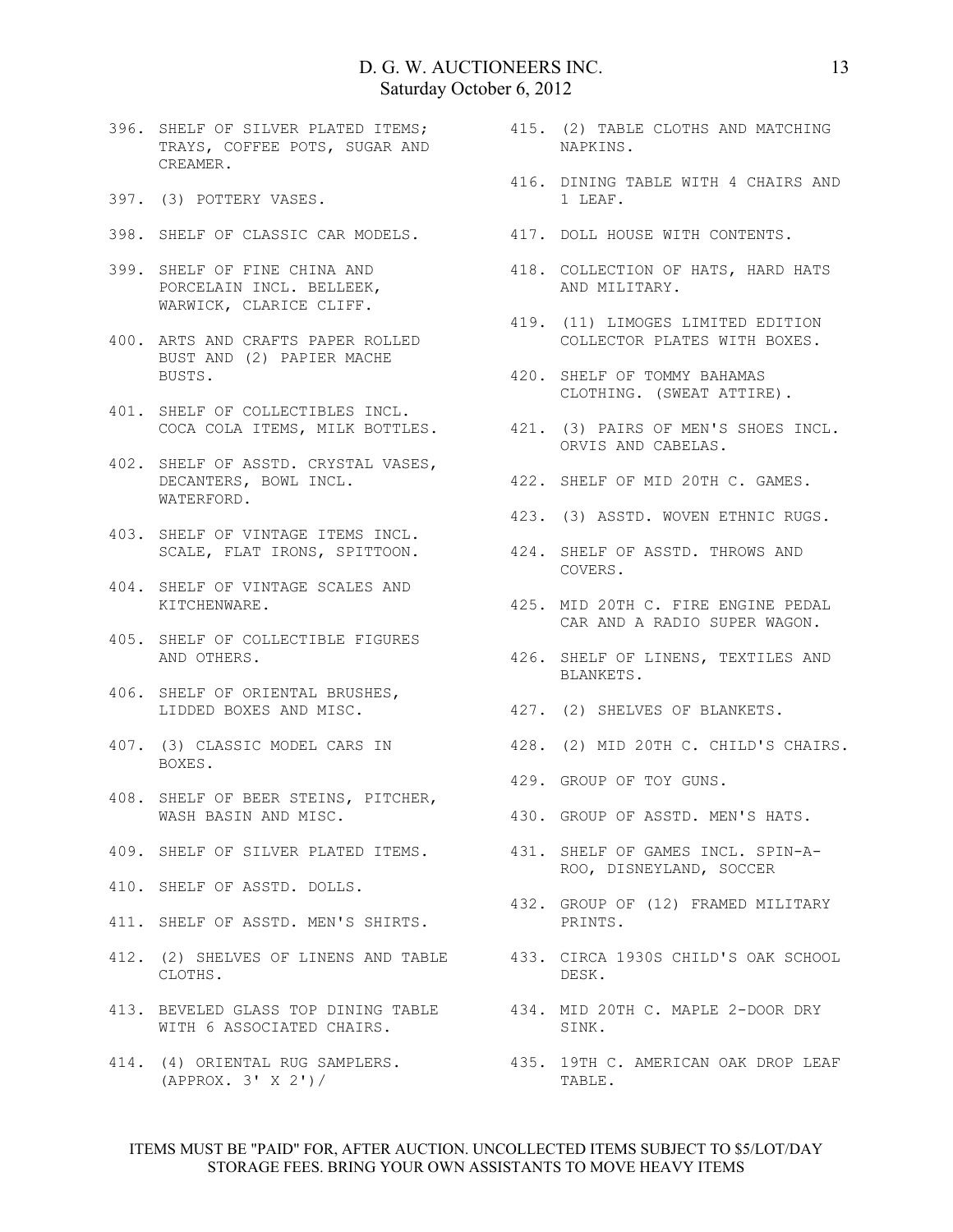- 436. CIRCA 1930S OAK 3-TIER ROLLING CART.
- 437. COPPER CAULDRON.
- 438. CIRCA 1930S OAK SINGLE DOOR NARROW CABINET.
- 439. SHELF OF VINTAGE HATS.
- 440. GROUP OF VINTAGE JELLY MOLDS. 461. MAPLE DINING TABLE WITH 3
- 441. SHELF OF MID 20TH C. RACE CAR
- 442. (2) MID 20TH C. TOY SCOOTERS.
- 443. (2) BOXES OF RECORDS.
- 444. GROUP OF FRAMED ORIENTAL PRINTS.
- 445. E.R. CO. CEDAR LINED BLANKET CHEST.
- SIDE ROLLING CHAIRS.
- 447. HAUNTED MANSION LIMITED EDITION DISNEY FIGURE.
- 448. CIRCA 1940S MAHOGANY 4-DRAWER CHEST.
- 449. CIRCA 1940S LANE CEDAR LINED CHEST. (BLONDE).
- 450. PAIR OF CIRCA 1940S CHILD'S CHAIRS.
- 451. COFFEE TABLE WITH LEATHER INSET.
- 452. EARLY 20TH C. WALL MIRROR WITH PAINTED TOWN SCENE PANEL.
- 453. CUCKOO CLOCK CO. MANTEL CLOCK.
- 454. MAHOGANY 2-DOOR, SINGLE DRAWER 473. MAHOGANY 2-DOOR, 4-DRAWER SIDEBOARD, c. 1940S.
- 455. MID 20TH C. TEA TROLLEY. 474. (2) ORIENTAL BUSTS.
- 456. NABAKOV SHARKS JERSEY AND A SAN JOSE SHARKS JACKET.

457. GROUP OF MEN'S SHIRTS.

- 458. SHELF OF UMBRELLAS, SHOES AND PURSES.
- 459. SHELF OF WROUGHT IRON PIECES.
	- 460. SHELF OF SWEAT PANTS AND SWEATERS INCL. TOMMY BAHAMAS.
	- LEAVES AND 4 CHAIRS.
- TRACKS INCL. HOT WHEELS. 462. BLACK LACQUERED BREAKFRONT CHINA CABINET IN ORIENTAL TASTE.
	- 463. POPPY TRAIL LUNCHEON SERVICE FOR 4.
- PICTURES AND MAXFIELD PARRISH 464. FRAMED DISNEY PRINT, MICKEY AND MINNIE. SIGNED. #116/250. (APPROX. 22" X 18").
	- 465. DECORATIVE FRAMED MIRROR.
- 446. PAIR OF BUTTON BACK, SEAT AND 466. CARVED MALE AND FEMALE "BAMBARA CHIWARA" FIGURES FROM MALI.
	- 467. FRAMED JAPANESE PENNED LINE DRAWING DEPICTING WWII JAPANESE SHIPS BY SEIRYU TOKITO.
	- 468. (2) FRAMED ABSTRACT PICTURES. SIGNED.
	- 469. 19TH CENTURY EARTHENWARE HAND PAINTED VASE. (APPROX. 12" TALL, 12" DIA).
		- 470. EARLY 20TH C. 3-DRAWER OAK CHEST.
		- 471. MAHOGANY 2-DRAWER DROP SIDE OCCASIONAL TABLE.
		- 472. ITALIAN HAND PAINTED 2-HANDLED VASE.
			- SIDEBOARD, EARLY 20TH C.
			-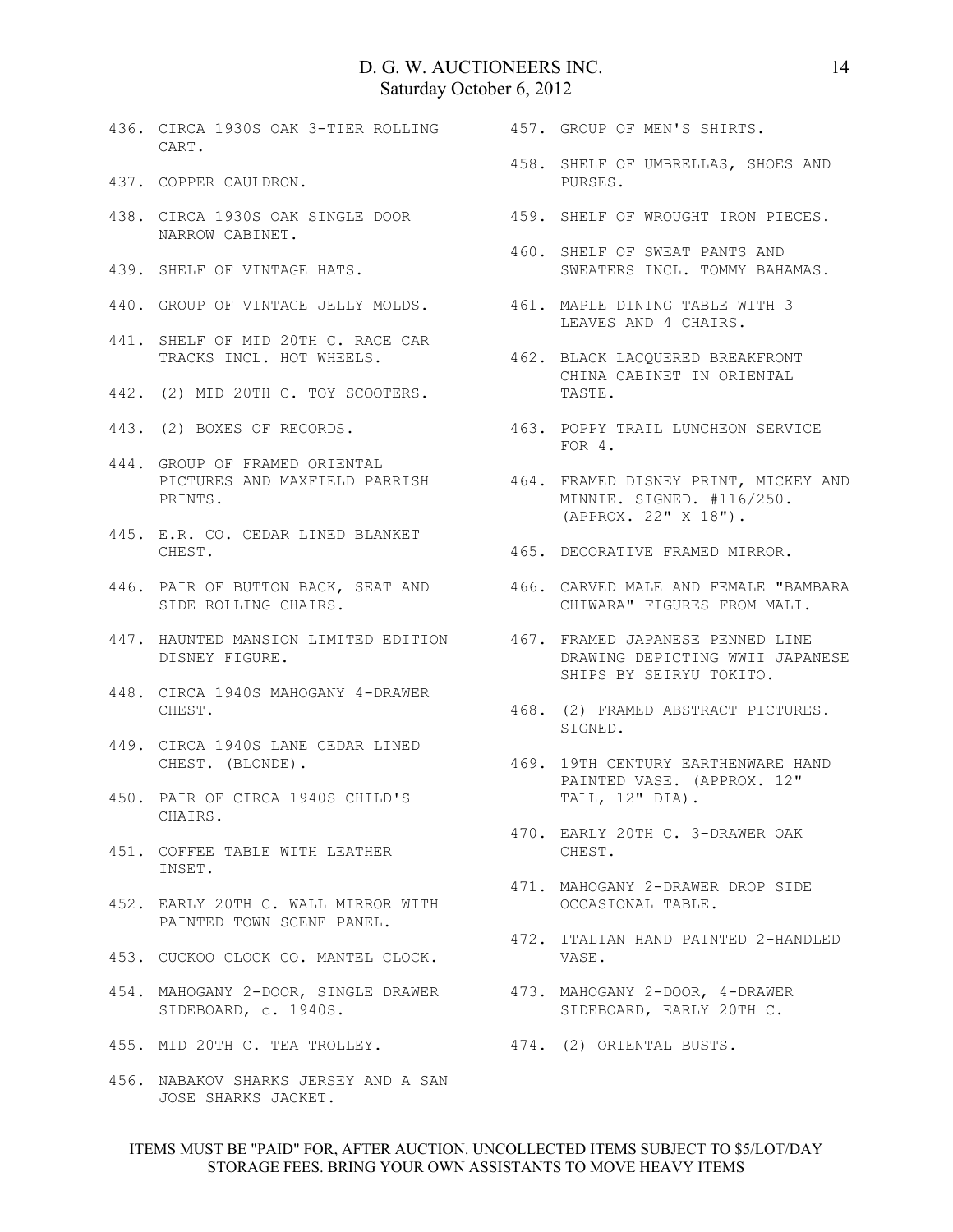- 475. FRAMED OIL ON CANVAS, NUDES IN THE POND. FRAME MARKED F. BOUCHER. (APPROX. 26" X 34").
- 476. FRAMED DISNEY ANIMATION ART.
- 
- 478. LOUIS XV STYLE SET OF (3) MARQUETRY INLAID NESTING TABLES.
- 479. JOHNSON BROS. PORCELAIN DINNER SERVICE.
- 480. WHITE FURN. CO. DINING TABLE WITH 8 MEDALLION BACK CHAIRS AND 2 LEAVES.
- 481. GLASS TOP COFFEE TABLE ON GILT PAINTED IRON BASE.
- 482. (6) ORIENTAL SCROLLS.
- 483. ORIENTAL STYLE RUG. (APPROX.<br>15' x 10'' 15' X 10').
- 484. SET OF (10) GEORGE I STYLE MAHOGANY DINING CHAIRS.
- 485. NAVAJO POTTERY RED AND CREAM SEED POT WITH FEATHER RIM AND LIZARD DESIGN. MARKED LIONEL 10" TALL).
- 486. HAND PAINTED NAVAJO POTTERY SEED POT BY RAMIYO VELOZ. (APPROX. 6.5" TALL).
- 487. NAVAJO BLACKWARE BOWL WITH GEOMETRIC DESIGN AND SQUARE OPENING BY RUBEN RODRIGUEZ. "MATA ORTIZ POTTERY". (APPROX. 4.5" TALL, 7.5" DIA).
- 488. NAVAJO RED AND CREAM POTTERY BOWL WITH CHECKER BOARD AND RABBIT DESIGN BY ROBERTO BANUELOS. (APPROX. 8" TALL, 10" DIA).
- 489. NAVAJO RED, BROWN AND CREAM BOWL BY LEAH NAMPEYO. (APPROX. 5" TALL, 7" DIA).
- 490. BLACKWARE DOUBLE BOWL WITH SNAKE FORM HANDLE AND MICE INSETS BY NICHOLAS ORTIZ ESTRADA. (APPROX. 6" TALL, 12" LONG).
- 477. CIRCA 1930S OAK HALL TREE. 491. LARRY RICHMOND ART POTTERY LIDDED VESSEL WITH TWIG HANDLE. (APPROX. 7 1/4" TALL).
	- 492. SOUTHWEST POTTERY FIGURAL VASE SIGNED ANDRES VILLALBA. (APPROX. 9.5" TALL).
	- 493. SOUTHWEST POTTERY FIGURAL VASE SIGNED ANDRES VILLABAS. (APPROX. 8.5" TALL).
	- 494. NAVAJO BLACKWARE VASE, (LUIS OXTIZ) WITH FEATHER DESIGN.
		- 495. NAVAJO POTTERY BOWL, FISH DESIGN IN DARK RED, BLACK AND WHITE BY ROBERTO BANUELOS. (APPROX. 8" TALL, 11" DIA).
		- 496. EARLY 20TH C. NATIVE AMERICAN WOVEN BASKET. (APPROX. 4" TALL, 8.5" DIA, 9 STITCHES PER INCH).
		- 497. LYDA QUEZADA BLACKWARE VASE. (APPROX. 17" TALL).
	- LOPEZ SAENZ. (OVERALL: APPROX. 498. PARQUET TOP DINING TABLE WITH 2 LEAVES AND 4 CANE BACK CHAIRS.
		- 499. JOHANN HAVILAND BAVARIA PORCELAIN DINNER SERVICE. (APPROX. 73 PCS).
		- 500. DINING TABLE WITH 4 CHAIRS AND 2 LEAVES.
		- 501. JOHANN HAVILAND PORCELAIN DINNER SERVICE.
		- 502. WINCHESTER MODEL 94 LONESTAR COMMEMORATIVE LEVER ACTION RIFLE. CAL: 30-30 WIN, SERIAL #: LS36112. (26" BARREL, WITH BOX).
		- 503. WINCHESTER MODEL 50 SEMI AUTOMATIC 12 GAUGE SHOTGUN. SERIAL #: 23435. (30" BARREL).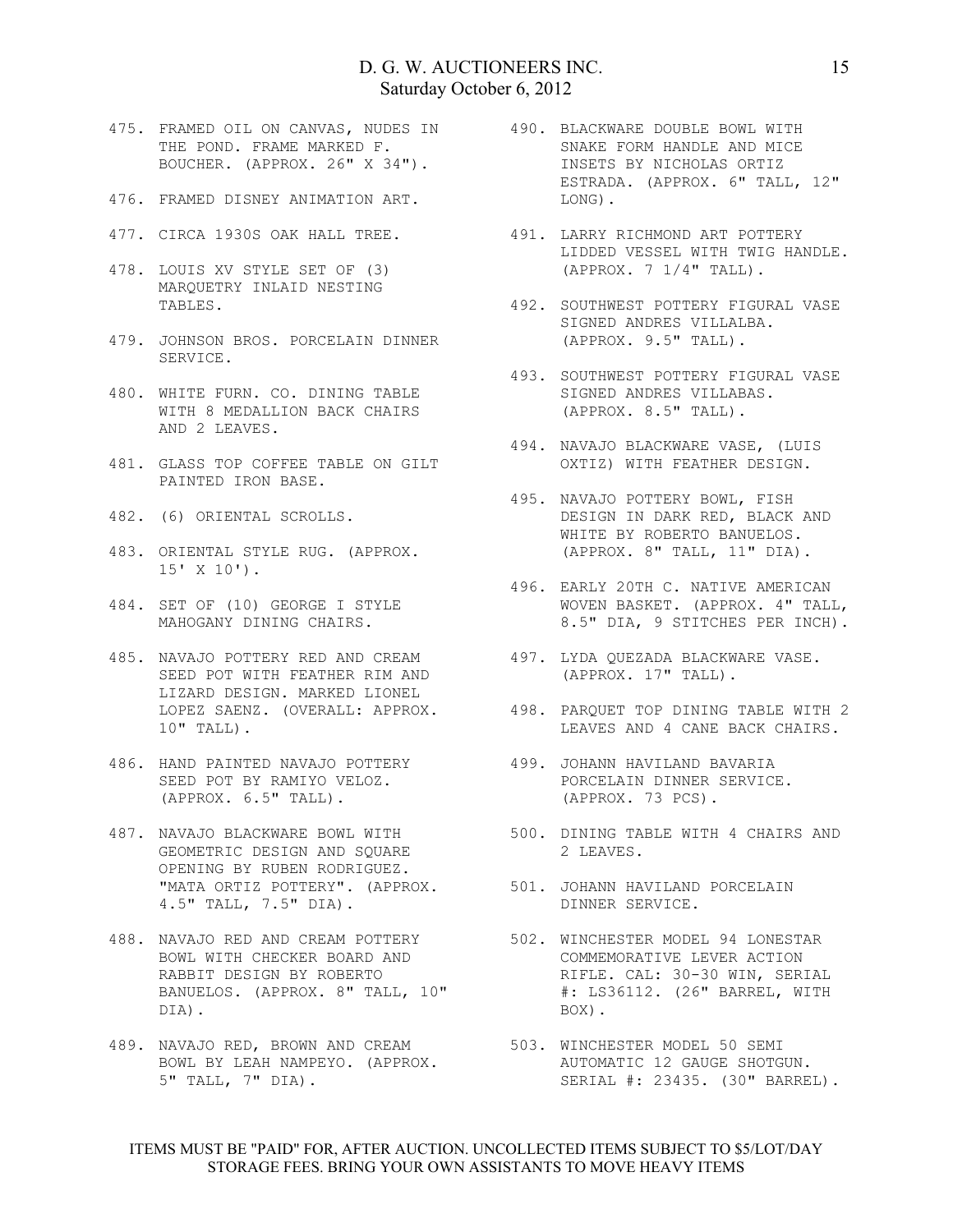- 504. WINCHESTER MODEL 94 LONESTAR COMMEMORATIVE LEVER ACTION CARBINE. CAL: 30-30 WIN, SERIAL #: LS36111. (20" BARREL, WITH BOX).
- 505. CEREMONIAL DRESS SWORD WITH SCABBARD. (BLADE: 30", OVERALL: 36" APPROX).
- 506. WORLD WAR I ERA DRESS SWORD WITH SHEATH. (BLADE: 30.5", OVERALL: 36.5" APPROX).
- 507. WALTHER MODEL LP53 TARGET CAL .177 AIR PISTOL.
- 508. CORONA MACHETE #152K IN TOOLED 526. LARGE CLOISONNE VASE. (APPROX. LEATHER SCABBARD.
- 509. SMITH & WESSON MODEL 10-5 DOUBLE ACTION REVOLVER. CAL: .38 S&W SPL, SERIAL #: 87799. (BLACK, 2" BARREL).
- 510. (2) AIR RIFLES.
- 511. PAIR OF CELESTRON 11 X 80, FIELD 4.5 DEGREE BINOCULARS.
- 512. DAISY "POWERLINE" AIR RIFLE WITH BOX.
- 513. CONTEMPORARY ORIENTAL STYLE SWORD. (APPROX. 30" LONG). 532. (2) SHELVES OF BOOKS.
- 514. CONTEMPORARY METAL BASE FAUX 533. (2 1/2) SHELVES OF BOOKS. MARBLE COFFEE TABLE AND A
- 515. SILVER PLATED FLATWARE SERVICE IN CASKET.
- 516. ORIENTAL STACKING BOX.
- 517. BURL VENEERED COFFEE TABLE WITH GLASS INSERT AND A LOWER SHELF.
- 518. GROUP OF STRAIGHT EDGE AND
- 519. COMMEMORATIVE STAMP ALBUM.
- 520. GROUP OF FOLDING POCKET KNIVES. 540. ROYAL DOULTON PORCELAIN DINNER (APPROX. 20).
- 521. COLLECTION OF MINOLTA CAMERAS LENSES AND MISC. INCL. MAXXUM 700SI, MAXXUM 7000, RICOH DIGITAL.
- 522. GROUP OF FOLDING KNIVES. (APPROX. 30).
- 523. (2) PAIRS OF BINOCULARS.
	- 524. GROUP OF (4) STRAIGHT EDGE KNIVES AND SWORDS.
- 525. FRAMED WATERCOLOR, LANDSCAPE, BEARING THE SIGNATURE COROT. (APPROX. 9.5" X 7.5").
	- 25" TALL).
	- 527. MID 20TH C. PROVINCIAL STYLE 4- DRAWER CHEST.
	- 528. FRAMED PEN AND INK, AFTER FRANCESCO LAZZARO GUARDI.
	- 529. (2) ARTS AND CRAFTS WROUGHT IRON FLOOR LAMPS.
- 530. (2) SHELVES OF HARVARD CLASSIC BOOKS.
- 531. SHELF OF ASSTD. BOOKS.
	-
	-
- MATCHING END TABLE. 534. (4) SHELVES OF BOOKS INCL. COFFEE TABLE.
	- 535. (1 1/2) SHELVES OF BOOKS.
	- 536. DECORATIVE COMPOSITION MIRROR.
	- 537. DROP SIDE TABLE.
		- 538. (2) LONG BOAT OARS.
- FOLDING KNIVES. (7). 539. LARGE ABSTRACT OIL ON CANVAS, ATTRIBUTED TO MARGARET SAEGESSER.
	- SERVICE, "BURGUNDY", 12-PLACE SETTINGS PLUS SERVING PIECES.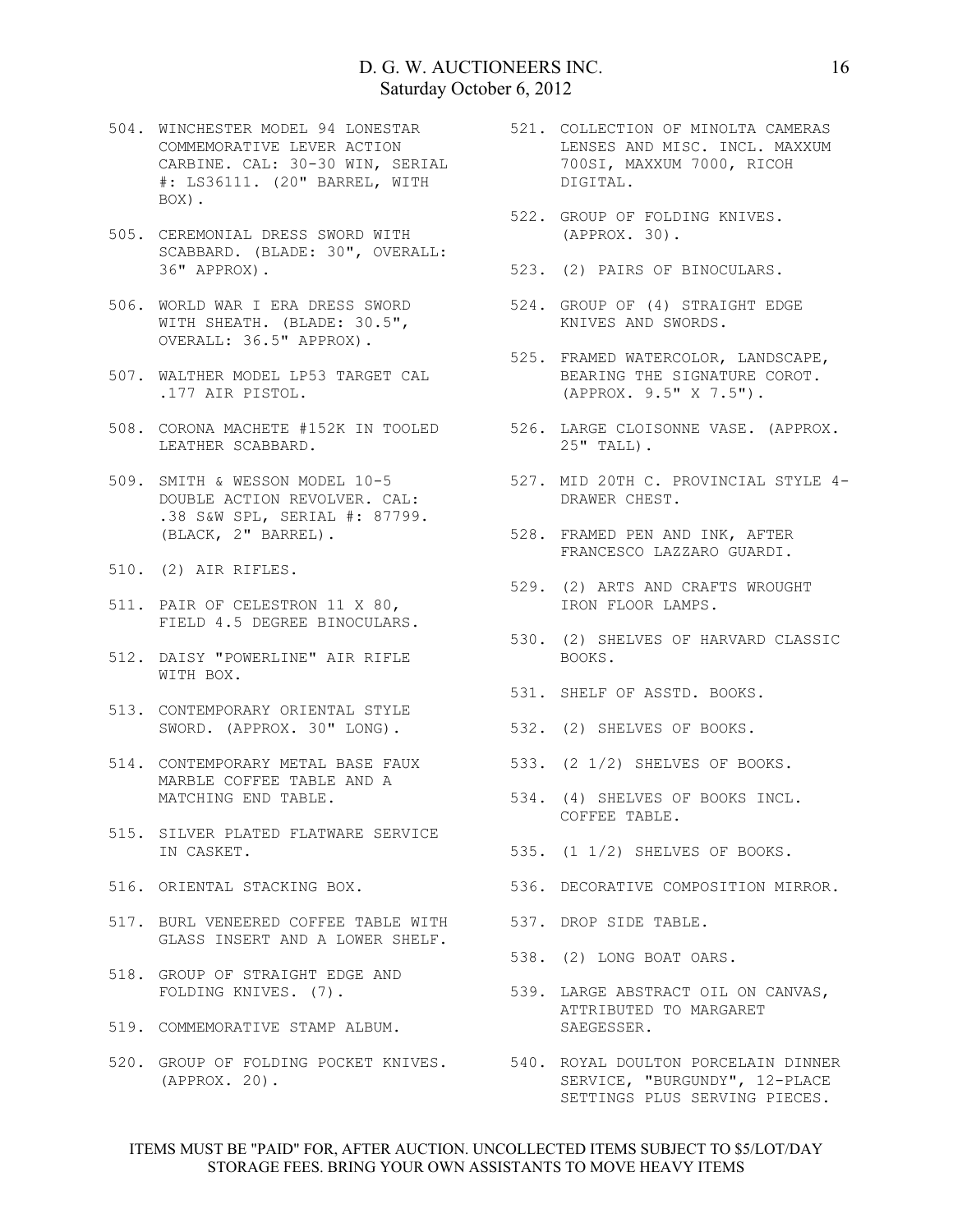- 541. SHELF OF ART GLASS BOWLS.
- 542. SHELF OF KNICK KNACKS AND DECORATIVE ITEMS INCL. CLOCK, GLOBE.
- 543. GROUP OF DECORATIVE ARTWORK. (APPROX. 10).
- 
- 545. SHELF OF FIGURINES AND KNICK KNACKS.
- (APPROX. 10).
- 547. CONTEMPORARY ORIENTAL STYLE WOOL RUG. (APPROX. 12' X 9').
- 548. SHELF OF HUMMEL COLLECTIBLES INCL. PLATES, MUGS AND FIGURES. 567. SHELF OF CARVED ELEPHANT
- 549. SHELF OF COLLECTIBLE DOLLS.
- 550. GROUP OF ASSTD. ARTWORK. (8).
- 551. SHELF OF KNICK KNACKS.
- 552. SHELF OF COLLECTIBLE TOYS AND FIGURES INCL. LOONEY TUNES AND WALT DISNEY.
- 553. CERAMIC VASE, CENTERPIECE BOWL, METALWARE, ORIENTAL AND ART GLASS ITEMS.
- 554. GROUP OF ASSTD. ARTWORK. (APPROX. 11 PCS).
- 555. GROUP OF ASSTD. ARTWORK. (APPROX. 20).
- BED.
- 557. SHELF OF DECORATIVE ITEMS INCL. EARTHENWARE FIGURES AND BAMBOO BASKET.
- 558. SHELF OF DECORATIVE ITEMS AND KNICK KNACKS INCL. COPPERWARE, PUZZLE BOX AND ORIENTAL ITEMS.
- SERVICE.

560. (3) PCS. OF DECORATIVE ARTWORK.

- 561. (5) GERMAN BEER STEINS AND A PITCHER.
- 562. SHELF OF FINE CHINA PLATES INCL. LIMOGES, ADAMS COLLECTOR PLATES.
- 544. SHELF OF FABERWARE COOKWARE. 563. SHELF OF REVOLUTIONARY AND CIVIL WAR PRINTS. (APPROX. 10)
	- 564. (2) FRAMED ARTWORK.
- 546. GROUP OF DECORATIVE ARTWORK. 565. FRAMED ABSTRACT JAPANESE PRINT, "TWO". SIGNED, #54/175. (APPROX. 19.5" X 15").
	- 566. ORIENTAL WOOL RUG. (APPROX. 9'  $X$  6').
		- FIGURES.
		- 568. SHELF OF ETCHED GLASS STEMWARE AND CHINA.
	- 569. SHELF OF METALWARE INCL. SERVING TRAYS, TEAPOT, BIRD FIGURES ETC.
	- 570. GROUP OF DECORATIVE ARTWORK.
	- 571. SHELF OF FIGURINES AND KNICK KNACKS.
	- 572. SHELF OF CHINA CUPS AND SAUCERS.
	- 573. HAND MADE DISHWARE SET.
	- 574. GROUP OF DECORATIVE ARTWORK.
- 556. OAK MISSION STYLE FULL SIZE 575. CHINESE WOOL RUG. (APPROX. 11'  $X 8'$ .
	- 576. SHELF OF CLAY FIGURES AND BELLS.
	- 577. SHELF OF CLASSIC CAR MODELS.
	- 578. SHELF OF FINE CHINA INCL. ROSENTHAL AND KPM.
- 559. NORITAKE PORCELAIN DINNER 579. GROUP OF FRAMED AND UNFRAMED ARTWORK. (APPROX. 11).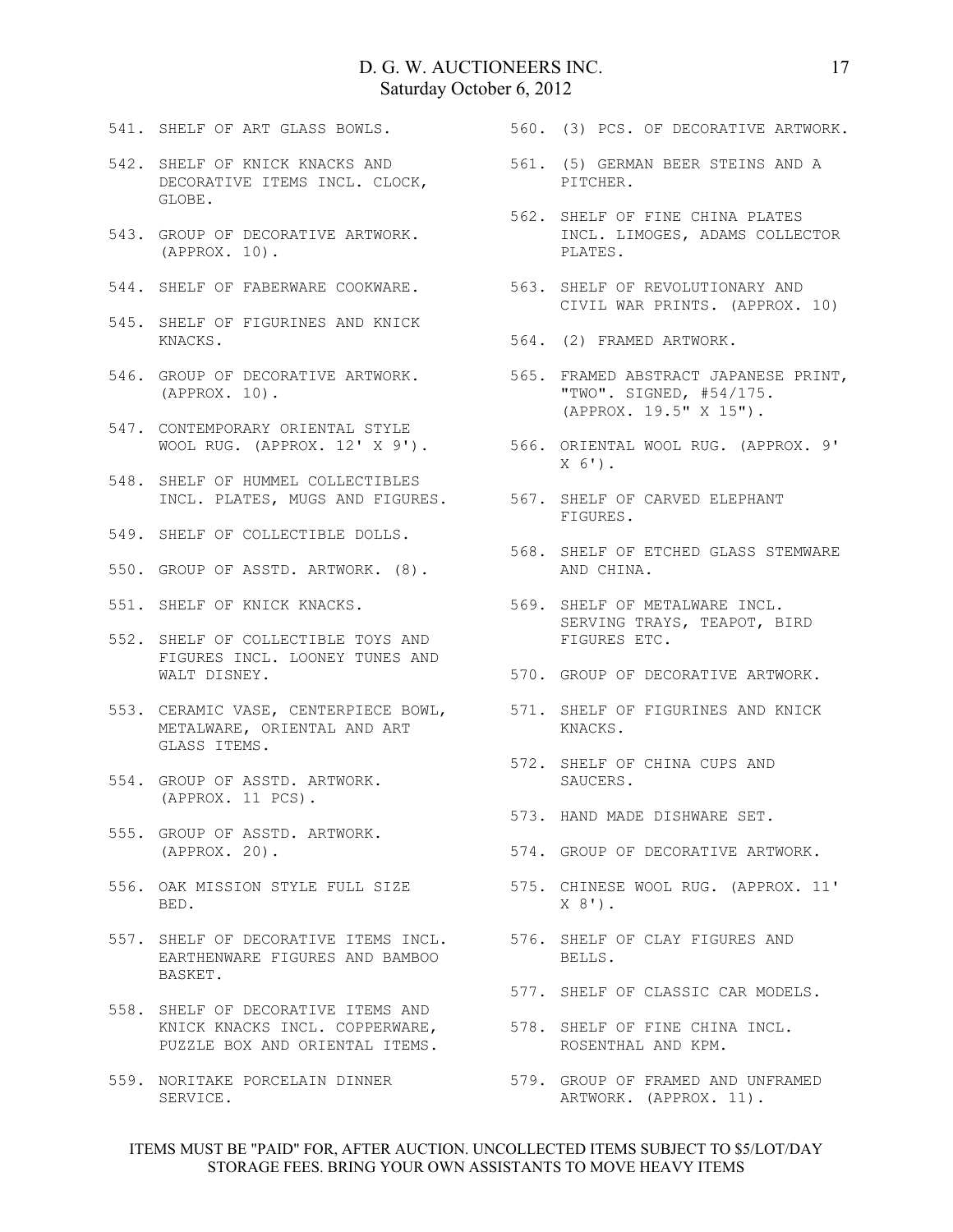- 580. GROUP OF LADIES' FASHIONS.
- 581. GROUP OF LADIES' SWEATERS AND JACKETS.
- 582. GROUP OF LADIES' WHITE TOPS.
- 583. GROUP OF LADIES' BLACK TOPS.
- 584. (11) PAIRS OF LADIES' SHOES IN BOXES.
- 585. GROUP OF MEN'S CREW NECK TOPS. 602. MODERN GLASS TOP COFFEE TABLE (IN PACKAGING).
- 586. (2) LADIES' WOOL OVERCOATS AND A GROUP OF LADIES' TOPS.
- 587. GROUP OF MEN'S GOLF SHIRTS. (8).
- 588. GROUP OF LADIES' APPAREL.
- 589. (2) PENDLETON SHOULDER BAGS.
- 590. (3) PAIRS OF NIKE SHOES. (SIZE 606. GROUP OF YEARBOOKS AND 12).
- 591. WAYNE GRETZKY FIGURE IN DISPLAY 607. (2) BOXES OF ASSTD. COMICS. WITH CERTIFICATE.
- 592. CARVED CHESS SET WITH MARBLE BOX.
- 593. GROUP OF LACOSTE T-SHIRT IN PACKAGING.
- 594. CIRCA 1940S UPHOLSTERED ARMCHAIR.
- 595. GROUP OF ASSTD. FRAMED ARTWORK. (7).
- 596. (2) BOXES OF FLY TYING FEATHERS.
- 597. SONORA INTERMEZZO FLOOR STANDING PHONOGRAPH.
- 598. FRAMED COLOR LITHOGRAPH, WASHINGTON CAPITOL BUILDING, SIGNED, ROBERT KASIMIR. (DEDICATED 1973). (APPROX. 17.5" X 13.5").
- 599. GROUP OF (3) SPLIT BAMBOO FISHING RODS INCL. FISHKILL 9 1/2 OCEAN ROD, 1940S JAY HARVEY 4-PC. FLY ROD WITH 2 ADDITIONAL TIPS IN WALKING STICK.
- 600. DREXEL HERITAGE OCTAGONAL COFFEE TABLE ON COLUMN SUPPORTS.
- 601. MAHOGANY 2-TIER PLANT STAND.
- AND 2 MATCHING SIDE TABLES ON MARBLE BASE.
- 603. ORIENTAL RED LACQUERED LOW CHEST.
- 604. (3) UNFRAMED OILS ON CANVAS, SIGNED PIERRE LAVERNE.
	- 605. SET OF (4) COUNTRY STYLE RUSH SEATED CHAIRS.
	- EPHEMERA.
	-
	- 608. APPROX. (11) PCS. OF ASSTD. ARTWORK AND MAPS.
	- 609. CIRCA 1960S ERECTOR SET IN CASE.
		- 610. KONUS 500 REFRACTOR TELESCOPE WITH TRIPOD.
	- 611. KNOX CORP. ACOUSTIC GUITAR.
	- 612. VIOLIN WITH 2 BOWS AND CASE.
	- 613. HOHNER HAG-294 6-STRING ACOUSTIC GUITAR WITH CASE.
	- 614. MID 20TH C. MAHOGANY FOLD OVER TABLE.
		- 615. (7) PAIRS OF STERLING SILVER EARRINGS PLUS A STERLING SILVER PENDANT INCL. 14K YELLOW GOLD OVERLAY.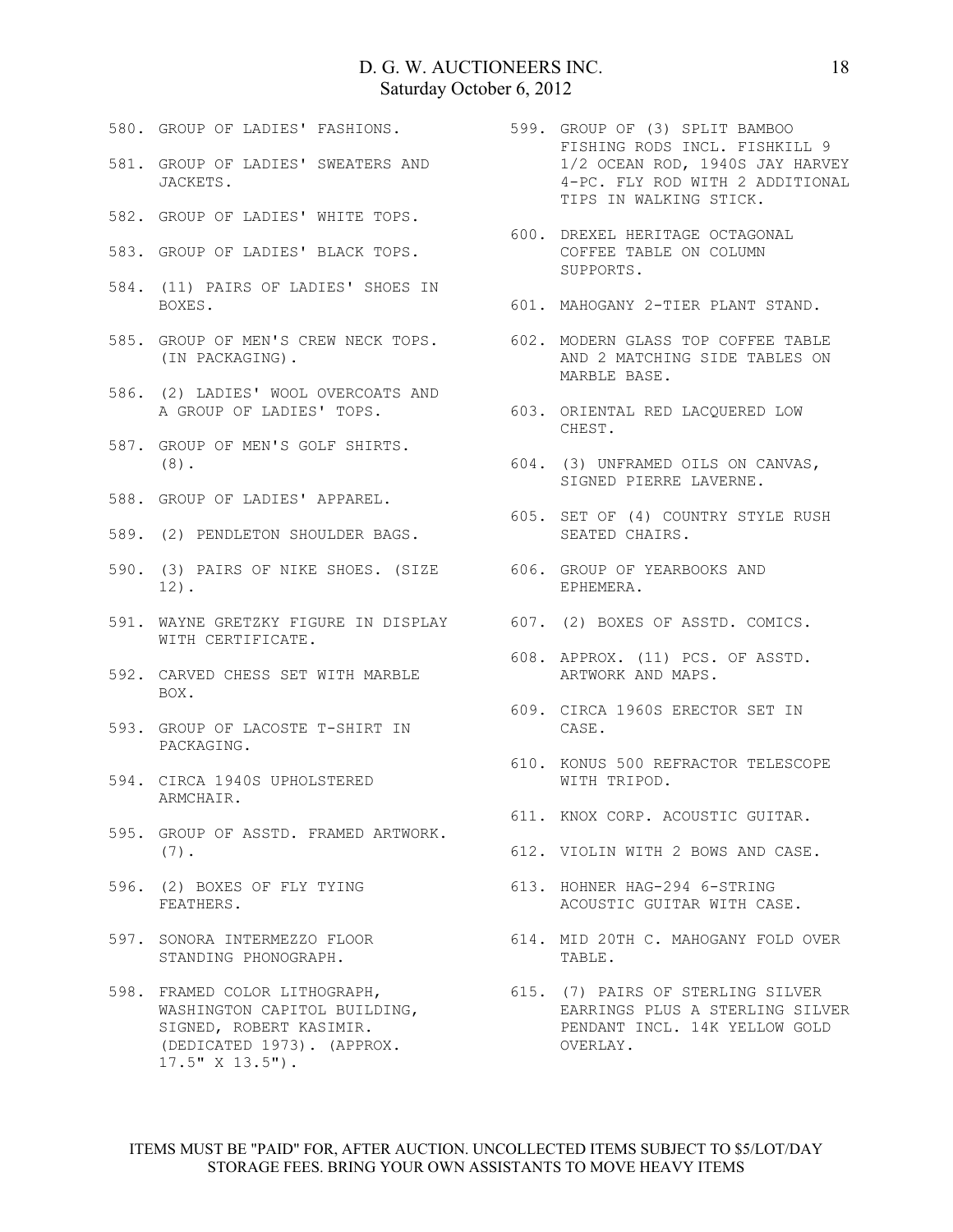- 616. BOX WITH (2) VINTAGE NECKLACES AND (2) MICRO MOSAICS, BROOCH AND BRACELET.
- 617. BOX OF STERLING SILVER SOUTHWEST STYLE JEWELRY WITH TURQUOISE, RINGS, EARRINGS, BRACELET.
- 618. GROUP OF STERLING SILVER NECKLACES, BRACELET AND A MOON LANDING PENDANT.
- 619. (3) NATIVE AMERICAN BOLOS, PENDANT AND A SILVER SADDLE FORM MONEY CLIP.
- 620. (4) WRISTWATCHES INCL. BERNEGER, FOSSIL.
- 621. BOX OF ASSTD. LIGHTERS,
- 622. 1889 LIBERTY HEAD NICKEL.
- CASTELL PENCIL SETS.
- 624. BOX OF COLLECTIBLES, TRADING CARDS AND LICENSE PLATES.
- 625. SILVER PLATED CIGAR CASE, FLASK AND ASHTRAY.
- 626. BOX OF COLLECTIBLE HAND FANS, BASEBALL, LIGHTER, CAMPAIGN BUTTONS AND MISC.
- 627. GROUP OF (6) GOLD PLATED AND SILVER PLATED MINIATURE CLOCKS.
- 
- 629. GROUP OF BLACK VOLCANIC GLASS, AND MISC.
- 630. ART SPOONS FOR CONNOISSEUR IN 648. PAIR OF MID 20TH C. MAHOGANY PRESENTATION CASE.
- 
- 632. GROUP OF TRIBAL BEADED NECKLACES, 2 HAT PINS AND MISC
- 633. COLLECTION OF ASSTD. POST CARDS.
- 634. MINOLTA SRT200 CAMERA.
	- 635. SPECIALIZED HARD ROCK MTN. BIKE.
	- 636. HITACHI AND TECHNICS TURN TABLES.
	- 637. CASE WITH ASSTD. TELESCOPE LENSES AND A MINOLTA 200mm ZOOM LENS.
- 638. JVC RX-5000V AUDIO VIDEO CONTROL RECEIVER.
	- 639. YAMAHA RECEIVER, PAIR OF YAMAHA SPEAKERS AND A SONY CD PLAYER.
- MILITARY BUCKLE, CUFFLINKS. 640. SONY STR-DE725 RECEIVER, PANASONIC DVD / VCR AND A PAIR OF TECHNICS SPEAKERS.
- 623. (2) CASED GRAF VON FABER 641. MARANTZ 2245 STEREOPHONIC RECEIVER.
	- 642. DUAL 1019 TURNTABLE, PAIR OF AR TSW210 SPEAKERS, CD PLAYER AND A TAPE DECK.
	- 643. EMERSON 50X / 100X REFRACTOR TELESCOPE.
	- 644. TOSHIBA 62" DLP HDTV ON STAND. (MODEL 62HM15A).
	- 645. SHARP AQUOS 32" LCD HDTV. (MODEL LC-32D40U).
- 628. BAG OF PEWTER BROOCHES. 646. PHILIPS MC235B WALL MOUNTED CD PLAYER / SPEAKER SYSTEM.
	- COINS, TOKENS, PIPE, LIGHTER 647. CONTEMPORARY DINING TABLE WITH 1 LEAF AND 6 CHAIRS.
		- DROP SIDE OCCASIONAL TABLES.
- 631. SMALL GROUP OF COSTUME JEWELRY. 649. SET OF (4) LOUIS XIV STYLE CANE BACK UPHOLSTERED SEAT SIDE CHAIRS.
	- 650. DISNEY LEATHER VARSITY JACKET.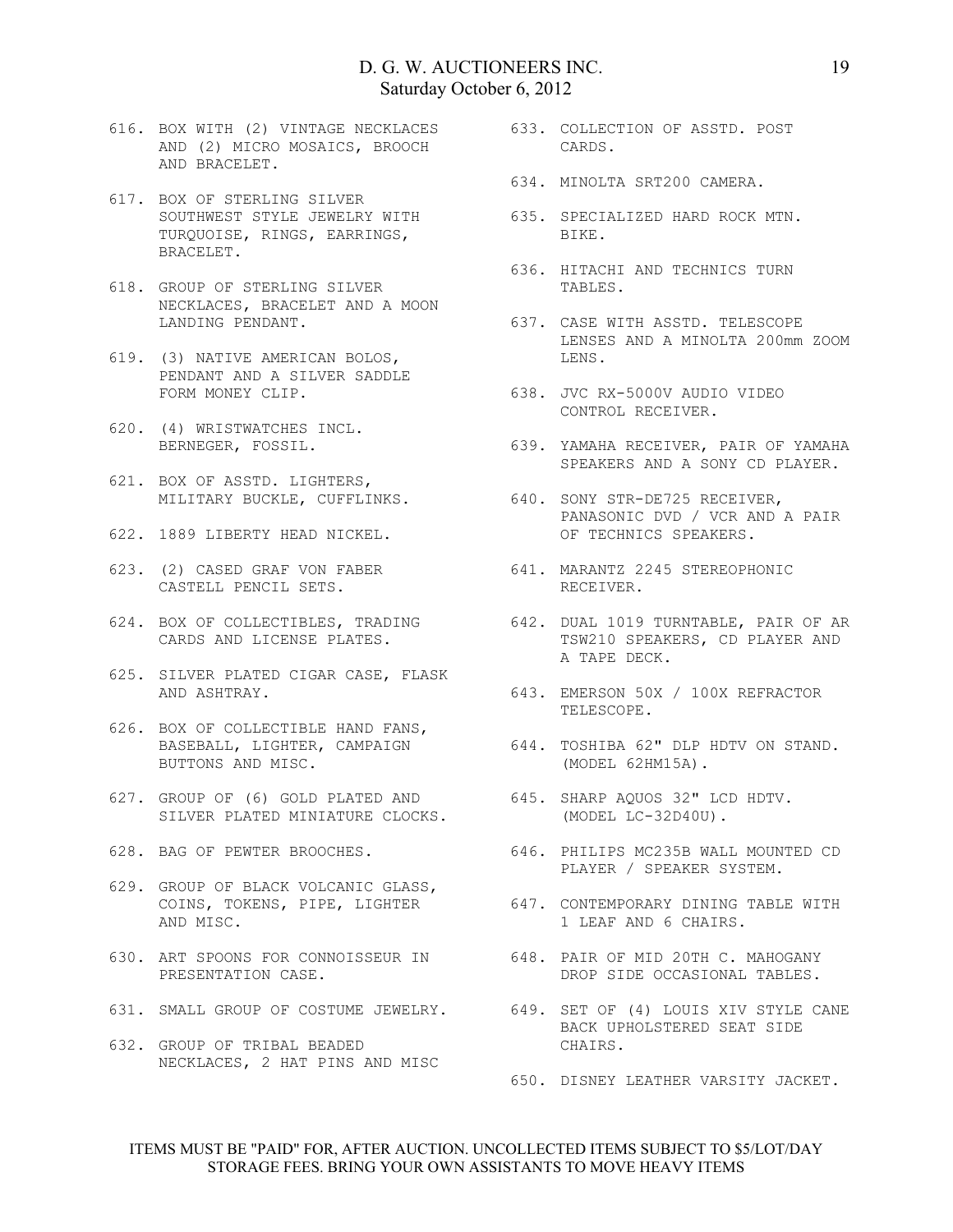- 651. CONTEMPORARY BEVELED GLASS TOP COFFEE TABLE.
- 652. FRAMED WATERCOLOR, LANDSCAPE, BEARING THE SIGNATURE GOODWIN BENNETT. (APPROX. 8" X 11").
- 653. (2) ANTIQUE FRENCH CONFIT POTS.
- 654. MID 20TH C. 6-DRAWER SIDEBOARD WITH 2 DOOR AND A MATCHING 673. BOX OF MID 20TH C. FIGURES MIRROR.
- 655. DECORATIVE FRAMED PRINT. (OVERALL: APPROX. 14" X 12.5")
- 656. CONTEMPORARY SIDE TABLE.
- 657. (2) CAMEL SADDLE BLANKETS.
- 658. CONTEMPORARY MAHOGANY DINING TABLE WITH 2 CHAIRS AND 2 LEAVES.
- 659. FRAMED AND SIGNED JOE THORNTON SHARKS JERSEY.
- 660. CIRCA 1930S MAHOGANY 4-DRAWER DROP FRONT CHEST.
- 661. (2) OCCASIONAL SIDE TABLES AND A PLANT STAND.
- 662. DREXEL 5-PC BEDROOM SET; 7- DRAWER DRESSER, 5-DRAWER CHEST, DRAWER DRESSER, .<br>NIGHTSTAND, MIRROR AND A HEADBOARD.
- 663. FRAMED OIL ON CANVAS, MUSICAL STILL LIFE, SIGNED. (APPROX. 23.5" X 35.5").
- 664. EARLY 20TH C. WRITING DESK / BOOKCASE.
- 665. HALL TREE / COAT RACK.
- 666. PORTFOLIO OF PHOTOGRAPHS BY R.C. RAHM. (ROBERT CARL (KARL) RAHM).
- 667. OAK DINING TABLE WITH 3 LEAVES 689. KRANICH & BACH BABY GRAND AND 6 CHAIRS.
- 668. MURANO GLASS CLOWN.

669. GROUP OF (5) HUMMEL FIGURINES.

- 670. MAJOLICA LIDDED BAKING CASSEROLE DISH.
- 671. COLLECTION OF ASSTD. CARVED STONE AND WOOD FIGURES.
- 672. GROUP OF CHRISTMAS ORNAMENTS.
	- INCL. KEWPIES.
	- 674. 1979 SIGNED FIRST EDITION, JULIA AND PAUL CHILD, "JULIA CHILD AND MORE COMPANY" WITH DUST JACKET.
- 675. GROUP OF WALT DISNEY BOXED FIGURES WITH CERTIFICATES.
- 676. (2) RAIKES BEARS.
	- 677. (3) INTERNATIONAL COMPOSITION HEAD DOLLS, ON CLOTH BODIES, IN TRADITIONAL COSTUMES.
- 678. (2) RAIKU POTTERY VASES.
	- 679. (3) DISNEY FIGURES WITH BOXES.
	- 680. (2) SHELVES OF BOOKS.
- 681. SHELF OF BOOKS.
- 682. (2) SHELVES OF BOOKS.
	- 683. SHELF OF BOOKS.
- 684. (2) ASSTD. STOOLS.
- 685. CONTEMPORARY OAK ROLL TOP DESK.
- 686. UPHOLSTERED OVERSIZED LOVESEAT
- 687. PAIR OF TEAK 3-SHELF BOOKCASES.
- 688. PENDLETON NAVAJO STYLE WOOL RUG, DEPICTING EAGLES. (APPROX. 6' X 4').
- PIANO.
- 690. PAIR OF END TABLES WITH BURL VENEER.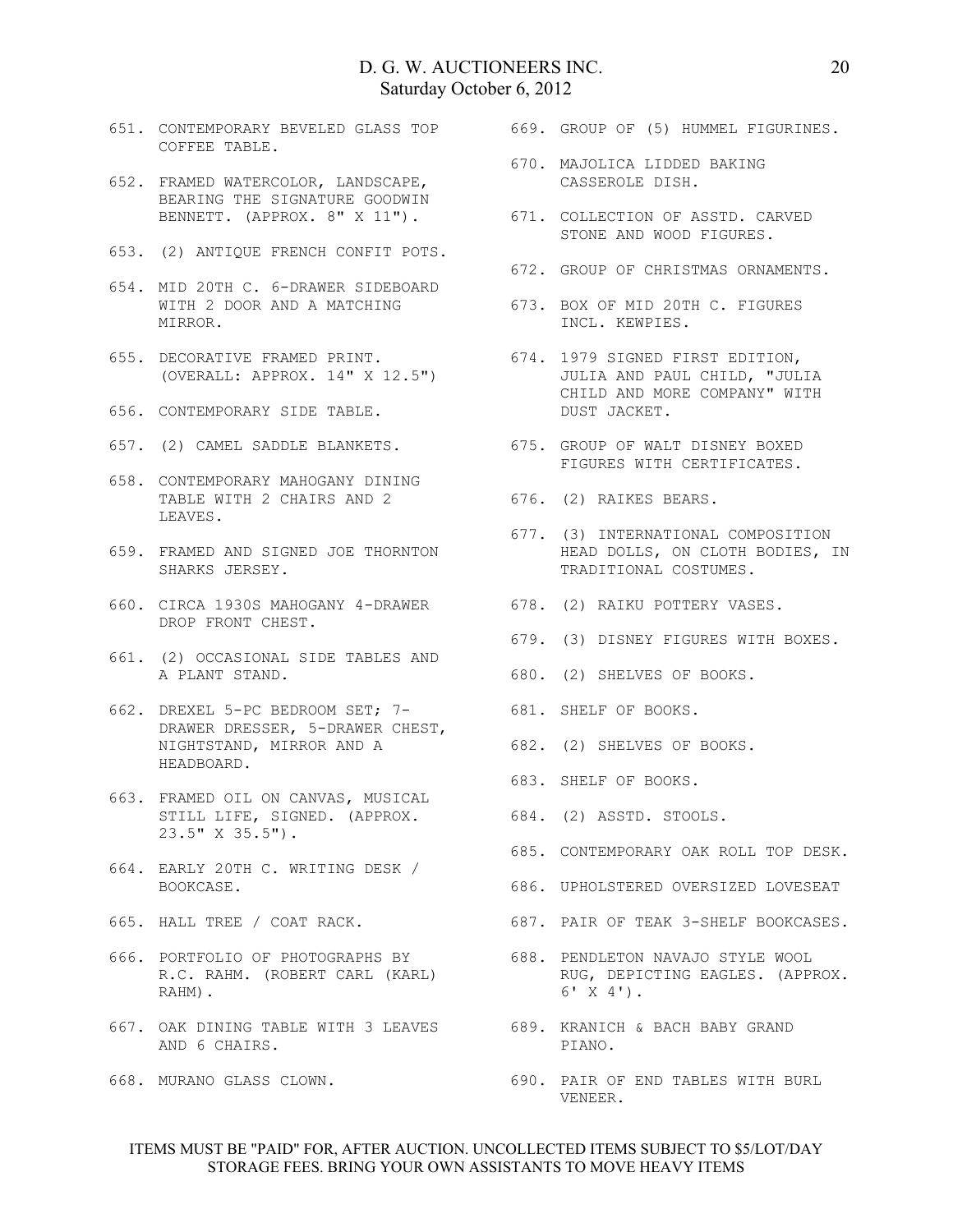- 691. GROUP OF FRAMED PRINTS, POSTERS, OIL ON CANVAS. (APPROX. 8).
- 692. CHINESE SATSUMA CERAMIC FISH BOWL ON STAND. (APPROX. 12" TALL, (23" WITH STAND), 16" WIDE).
- 693. CIRCA 1920S OAK 5-DRAWER DESK.
- 694. CONTEMPORARY OAK CHINA HUTCH.
- 695. STONEWARE JUG. (3 GALLONS).
- 696. GROUP OF (6) MEN'S BLAZERS AND SUITS.
- 697. (5) MEN'S SUITS.
- 698. (2) MEN'S OVERCOATS.
- 699. (3) MEN'S JACKETS.
- 700. PAIR OF ELECTRIFIED HURRICANE LAMPS.
- 701. FRAMED STILL LIFE PRINT.
- 702. 6-DRAWER AND A 3-DRAWER BEDROOM CHESTS.
- 703. (2) CIRCA 1940S SIDE TABLES.
- 704. CIRCA 1930S MAHOGANY DESK.
- 705. (2) TABLES.
- 706. (3) FRAMED PICTURES.
- 707. NORITAKE "ANDREA" PORCELAIN DINNER SERVICE.
- 708. 9-DRAWER DRESSER WITH 2 MIRRORS.
- 709. FRAMED TAPESTRY AND A PRINT.
- 710. CONTEMPORARY OAK DINING TABLE WITH 6 CHAIRS.
- 711. CHINA CABINET.
- 712. FRENCH GILT METAL DRESSER BOX WITH HINGED LID, DECORATED WITH

NAPOLEONIC MEDALLION AND LAUREL LEAF.

- 713. INUIT STYLE LIDDED BASKET.
- 714. PAIR OF BRASS AND CAST METAL COMPOTES WITH SERPENT HANDLES.
- 715. GROUP OF KNICK KNACKS, DOLLS AND ADVERTISING BUTTONS.
- 716. (2) ART POTTERY VASES.
- 717. GALLE STYLE CAMEO GLASS VASE. (APPROX. 23 1/4" TALL).
- 718. GROUP OF SILVER CHRISTMAS ORNAMENTS.
- 719. GROUP OF CAST IRON TOYS.
- 720. VASE AND A MATCHING GINGER JAR.
- 721. (2) ORIENTAL PANELS.
- 722. CIRCA 1930S FULL SIZE SLEIGH BED.
- 723. CENTURY FURNITURE SIDEBOARD AND A 2-DOOR SIDE CABINET.
- 724. FRAMED OIL ON CANVAS, "ANDY GRIFFITH" BY CHUCK OBERSTEIN. (APPROX. 29" X 23.5").
- 725. BEVELED GLASS MIRROR.
- 726. MAHOGANY FOLD OVER GAMES TABLE.
- 727. OAK 5-DRAWER CHEST.
- 728. GILT FRAMED OVAL MIRROR.
- 729. (2) BRASS TABLE LAMPS.
- 730. MARBLE TOP 3-DRAWER CHEST.
- 731. CONTEMPORARY WOOL CARPET. (APPROX. 10' X 8').
- 732. FLOOR STANDING COAT RACK.
- 733. OAK DINING TABLE WITH 4 LEAVES AND 6 CHAIRS.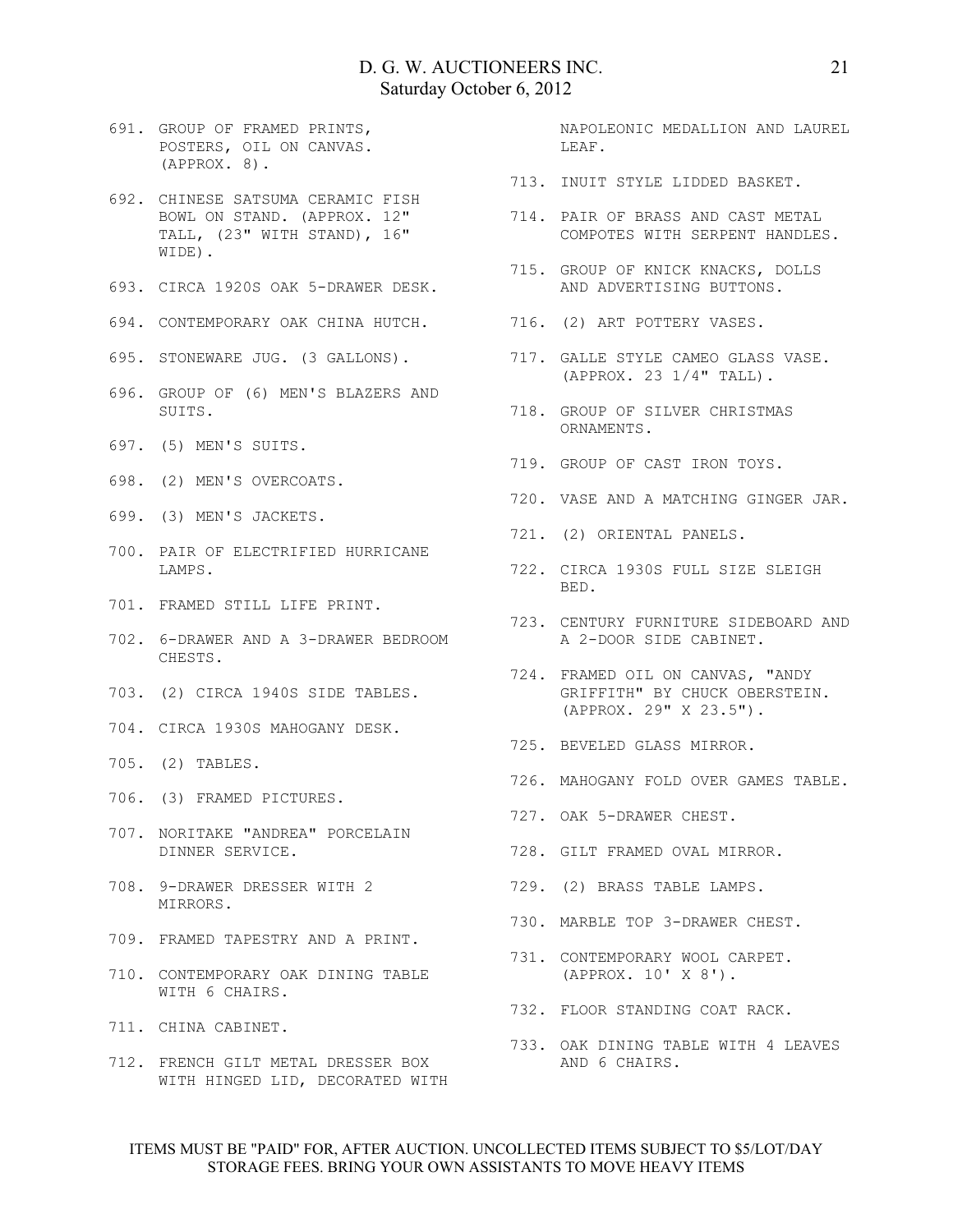- 734. SOUTHWESTERN STYLE WOVEN BLANKET.
- 735. 3-SEAT UPHOLSTERED SOFA.
- 736. (8) ASSTD. TABLE LAMPS.
- 737. PAINTED 2-DOOR, 2-DRAWER CABINET.
- 738. SHELF OF CHILDREN'S ART SUPPLIES.
- 739. SHELF OF ASSTD. SOAPS.
- 740. SHELF OF PEWTER, KITCHENWARE AND DECORATIVE ITEMS.
- 741. SHELF OF VINTAGE DOLLS.
- 742. SHELF OF GLASSWARE.
- 743. SHELF OF CAMERAS AND ACCESSORIES.
- 744. SHELF OF COOKWARE.
- 745. SHELF OF TOOLS, KNICK KNACKS AND MARTIAL ARTS ITEMS.
- 746. SHELF OF GLASSWARE INCL. CENTERPIECE BOWL, SERVING DISHES.
- 747. SHELF OF GLASSWARE INCL. MILK GLASS.
- 748. SHELF OF CHINA AND POTTERY
- 749. SHELF OF ASSTD. GLASSWARE.
- 750. SHELF OF DECORATIVE ORIENTAL DOLLS AND MISC.
- 751. SHELF OF POTTERY KITCHENWARE.
- 752. SHELF OF ASSTD. TOYS INCL. LINCOLN LOGS, LEGOS, LITE BRITE.
- 753. SHELF OF STEMWARE.
- 754. SHELF OF CHINA AND KNICK KNACKS.
- 755. SHELF OF GLASSWARE INCL. FOSTORIA.
- 756. KENMORE SEWING MACHINE.
- 757. SHELF OF KITCHENWARE AND FLATWARE.
- 758. SHELF OF GLASSWARE AND MISC.
- 759. SHELF OF VINTAGE PLAYSKOOL AND FISHER PRICE TOYS.
- 760. SHELF OF CHINA AND GLASSWARE.
- 761. SHELF OF ASSTD. GLASSWARE.
- 762. SHELF OF FINE CHINA CUPS AND SAUCERS.
- 763. SHELF OF ORIENTAL JARS AND VASES.
- 764. SHELF OF FINE CHINA INCL. LIMOGES.
- 765. SHELF OF ORIENTAL DECORATIVE ITEMS.
- 766. SHELF OF RELOADING MATERIALS AND TOOLS.
- 767. SHELF OF BRASSWARE, NAUTICAL ITEMS AND MISC.
- 768. SHELF OF TOOLS INCL. SOCKET SETS AND WELDING ITEMS.
- INCL. TEA SET, CANDLESTICKS. 769. SHELF OF FISHING REELS AND TACKLE.
	- 770. SHELF OF SMALL KITCHEN APPLIANCES.
	- 771. SHELF OF HAND TOOLS INCL. DRILL BITS, SOCKETS, LEVELS.
	- 772. SHELF OF TOOLS AND TOOL BOX.
	- 773. LARGE SHELF OF HAND TOOLS AND A BENCH VISE.
	- 774. SHELF OF ASSTD. SILVER PLATED ITEMS.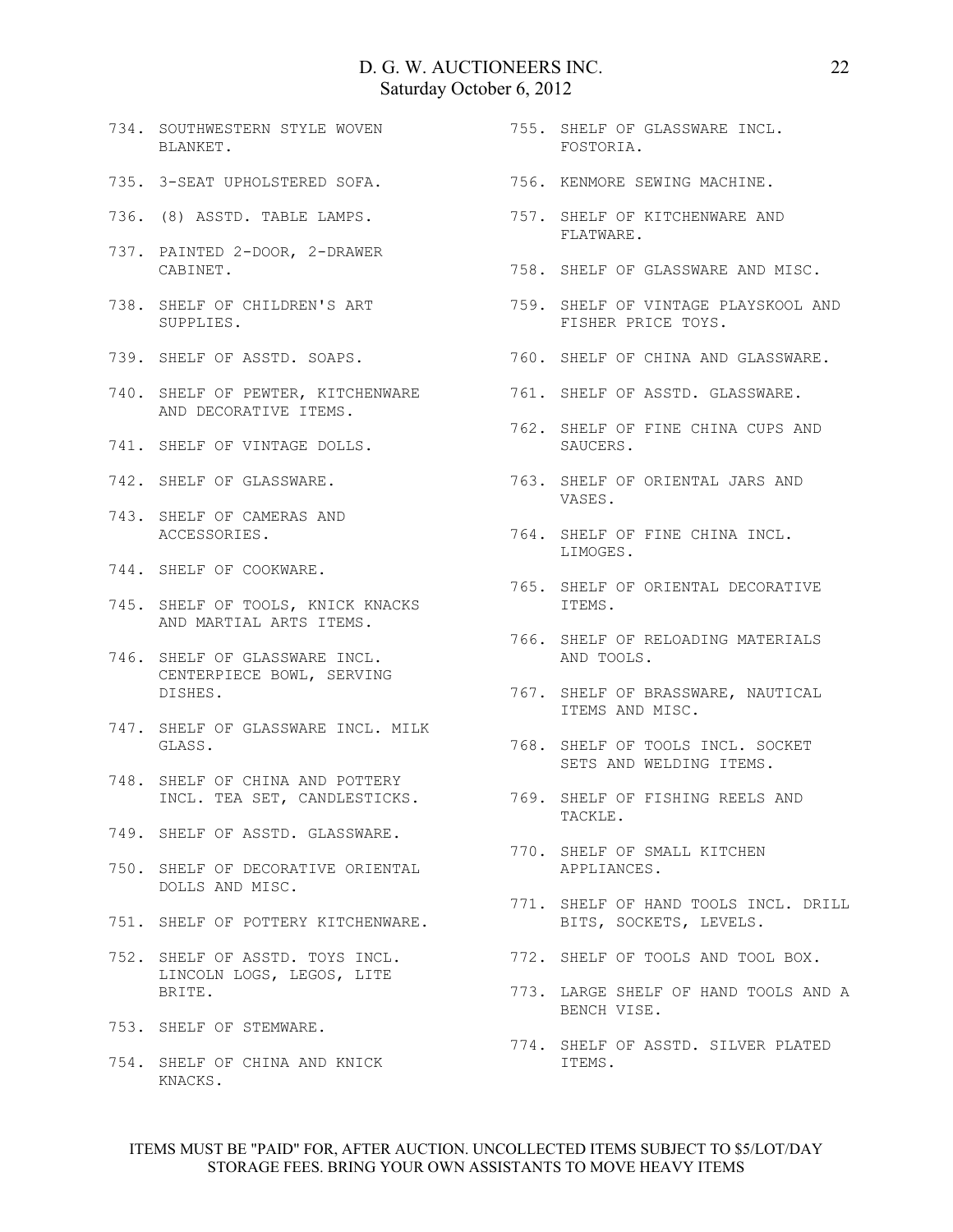- 775. SHELF OF POWER TOOLS INCL. SAWS, DRILLS AND SANDERS.
- 776. SHELF OF COOKWARE AND SMALL APPLIANCES.
- 777. GROUP OF LUGGAGE.
- 778. SHELF OF HAND SAWS, HAMMERS AND 800. BLACK & DECKER HEDGE TRIMMER. MT.SC.
- 779. SHELF OF TOYS AND MISC.
- 780. SHELF OF VINTAGE TOOLS INCL. LADLES.
- 781. SHELF OF TOOLS INCL. LARGE DIE HEADS, PIPE CUTTERS.
- 782. SHELF OF POWER TOOLS INCL. SANDERS.
- 783. SHELF OF ASSTD. HAND TOOLS.
- 784. SHELF OF BUNGEE CORDS, GLASSES AND MISC.
- 785. SHELF OF POWER TOOLS AND WORK LIGHT.
- 786. SHELF OF TOOLS AND TOOL BOXES.
- 787. LARGE SHELF OF TOOLS AND TOOL BOXES.
- 788. SHELF OF HAND HELD VACUUMS AND A CERAMIC HEATER.
- 789. SHELF OF GARDENING ITEMS AND 814. BOX OF RECORDS. TOOLS.
- 790. SHELF OF TOOLS INCL. WRENCHES, CLAMPS.
- 791. SHELF OF VINTAGE TOOLS.
- 792. SHELF OF TOOLS INCL. AIR PUMP, ELECTRIC LEAF BLOWER.
- 
- 794. (3) BOXES OF HAND TOOLS.
- 795. SHELF OF TOOLS INCL. DIE SETS. 821. HOOVER UPRIGHT VAC.
- 796. BOX OF RECORDS.
- 797. PANASONIC VACUUM AND A VCR.
- 798. MIELE CANISTER VACUUM.
- 799. (2) BOXES OF RECORDS.
- 
- 801. SMALL GROUP OF FISHING POLES.
- 802. (5) AMMO BOXES.
- ANVIL, CRUCIBLE TONGS, SMELTING 803. (2) PAIRS OF MEN'S PANTS AND 2 SHIRTS.
	- 804. COPPER CAULDRON AND FIRE LOGS.
	- 805. GROUP OF FISHING POLES.
	- 806. UNICYCLE WITH 20" WHEEL.
	- 807. LAKEWOOD SPACE HEATER.
	- 808. SHELF OF RUGS AND MISC.
	- 809. SHELF OF THROW PILLOWS AND TEXTILES.
		- 810. BOX OF BOOKS.
		- 811. PRECISION VACUUM TUBE TESTER AND A CASE OF TUBES AND MISC.
	- 812. SHELF OF TEXTILES.
	- 813. EUREKA VACUUM CLEANER.
	-
	- 815. BISSELL STEAM CLEANER.
	- 816. BOX OF RECORDS.
	- 817. EUREKA STEAM CLEANER AND REGINA ELECTRIC BROOM (IN BOX)
	- 818. KENMORE CANISTER VACUUM.
- 793. SHELF OF ASSTD. HAND TOOLS. 819. WHITE PORTABLE SEWING MACHINE.
	- 820. BLUEAIR AIR PURIFIER.
		-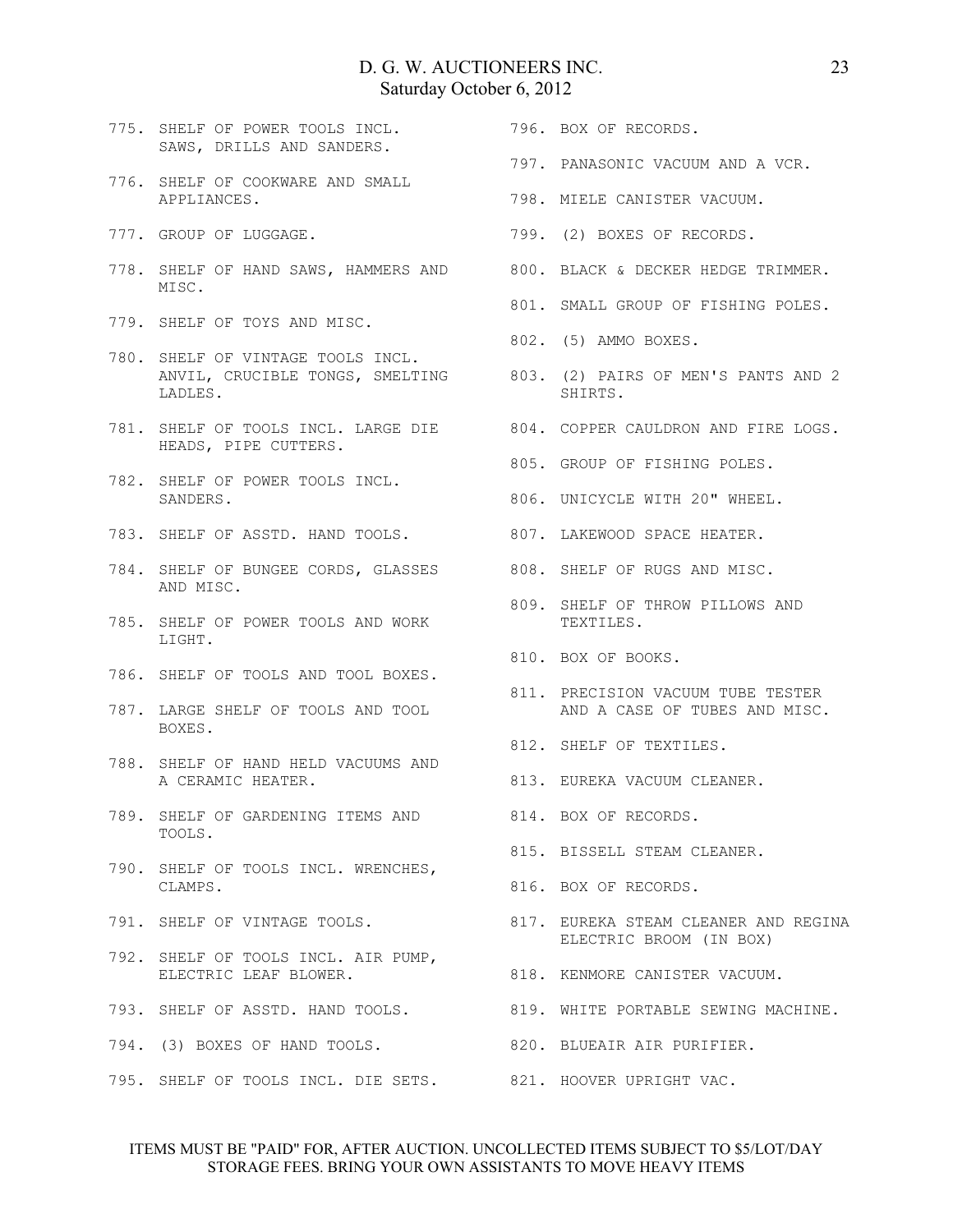- 822. SOLEUS AIR CONDITIONER.
- 823. FOLDING MASSAGE TABLE.
- 824. DRIVE PUSH WHEEL CHAIR.
- 825. (2) WALKERS.
- 826. CONTEMPORARY 2-DOOR PINE CABINET.
- 827. FRAMED OIL ON BOARD, SIGNED KLEE. DATED. (APPROX. 19.5" X 15").
- 828. MAHOGANY GLASS FRONT, 2-DOOR CORNER CABINET.
- 
- 830. TABLE TOP CRUCIFIX AND TERRA COTTA TABLE TOP SCULPTURE. 850. REGULATOR WALL CLOCK.
- 831. (5) PCS. OF MIDDLE EASTERN ART 851. (2) MID 20TH C. TABLE LAMPS. INCL. BATIK.
- 832. HAVILAND "GRAMMERCY" PORCELAIN DINNER SERVICE FOR 14. (APPROX. 85 PCS).
- 833. CONTEMPORARY OAK DINING TABLE 6 CHAIRS AND 2 LEAVES.
- 834. WALL MOUNT DISPLAY CABINET.
- 835. BEIDERMEIER STYLE 3-DRAWER GLASS FRONT BOOKCASE CABINET.
- 836. MODERN SHELLAC DINING TABLE 856. (2) SHELVES OF HOUSEHOLD ITEMS. WITH 4 SCULPTED CHAIRS.
- 837. CONTEMPORARY BAKER'S RACK.
- 838. PIE CRUST TABLE AND AN END TABLE.
- 839. CONTEMPORARY CIRCULAR COFFEE TABLE.
- 840. 3-SEAT RUSTIC RUSH SEATED BENCH.
- 841. CONTEMPORARY OAK 2-DOOR 861. SHELF OF KNICK KNACKS. WARDROBE.
- 842. PAIR OF BRASS TABLE LAMPS AND A FLOOR LAMP.
- 843. MID 20TH C. 3-PC BEDROOM SET.
- 844. (3) TABLE LAMPS INCL. A PAIR.
- 845. PAIR OF 2-DRAWER NIGHTSTANDS.
- 846. OVAL GILT FRAMED MIRROR.
	- 847. MID 20TH C. BLONDE MAHOGANY 3- PC BEDROOM SET; 12-DRAWER DRESSER WITH MIRROR, 6-DRAWER CHEST AND A NIGHTSTAND.
- 848. GILT METAL FRAMED MIRROR.
- 829. GROUP OF FRAMED ARTWORK. (4). 849. METAL AND SLAG GLASS TABLE LAMP AND A WALL LAMP.
	-
	-
	- 852. BIRDS EYE MAPLE MIRRORED 3- DRAWER VANITY CHEST.
	- 853. GROUP OF ASSTD. DECORATIVE BRASS ITEMS INCL. TRAYS, LAMPS, VESSELS.
	- 854. CIRCA 1930S PAINTED 2-DOOR SIDEBOARD.
		- 855. SHELF OF HOLIDAY AND DECORATIVE ITEMS.
		-
	- 857. (2) SHELVES OF HOLIDAY DECORATIONS.
	- 858. SHELF OF KNICK KNACKS AND DECORATIVE ITEMS.
	- 859. SHELF OF GLASS VASES.
		- 860. SHELF OF ASSTD. ITEMS INCL. SILVER PLATE, FLATWARE AND STAMP CHEST.
		-
		- 862. SHELF OF KNICK KNACKS.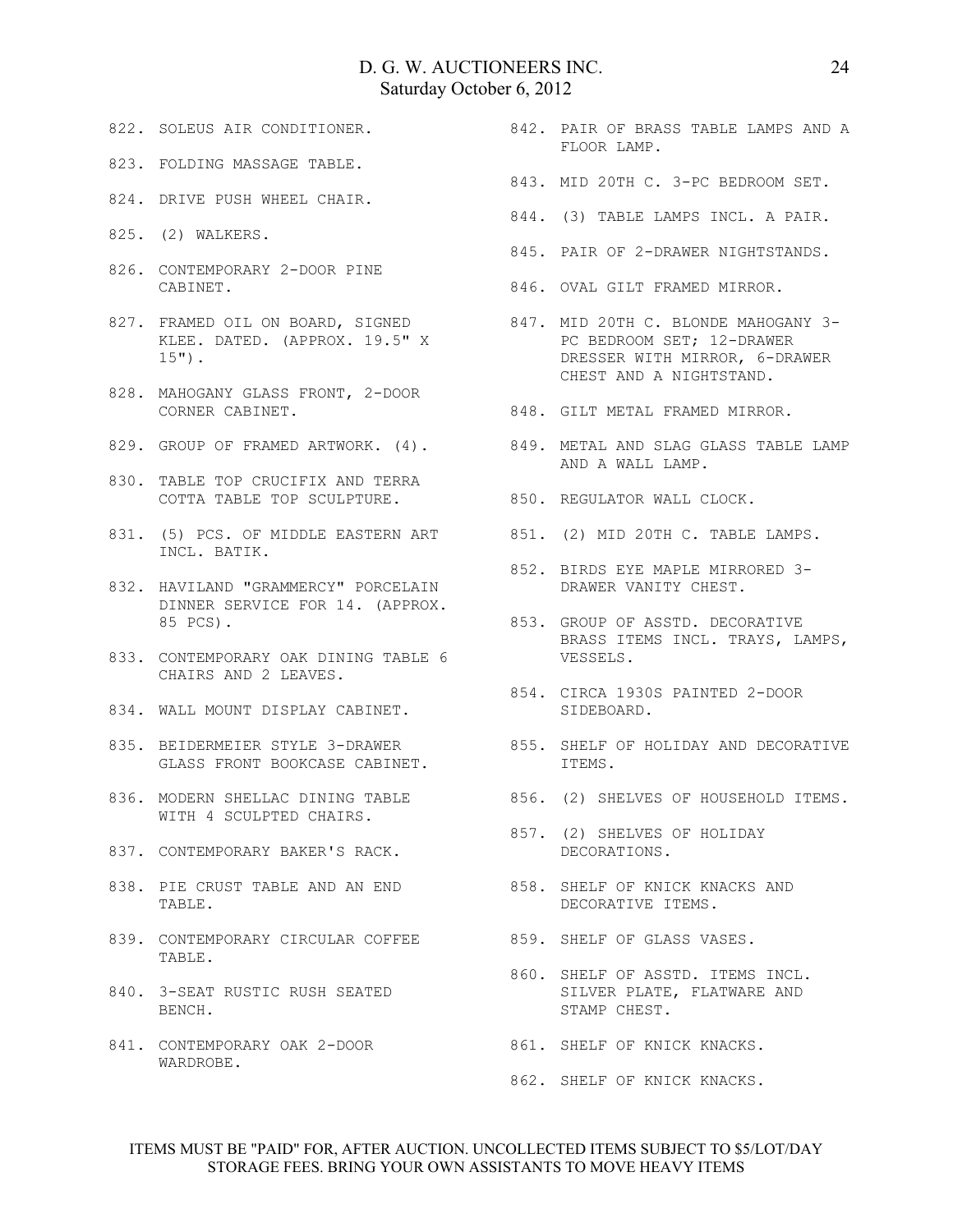- 863. SHELF OF COMPUTER AND ELECTRONIC EQUIPMENT.
- 864. SHELF OF GLASSWARE.
- 865. SHELF OF DECORATIVE BRASSWARE.
- 866. (4) SHELVES OF HOUSEHOLD ITEMS.
- 867. MIKASA BONE CHINA DINNER SERVICE. (CHRISTMAS HOLLY PATTERN).
- 868. SHELF OF KNICK KNACKS.
- 869. (2) SHELVES OF HOUSEHOLD ITEMS. 890. OAK 3-SHELF BOOKCASE.
- 870. SHELF OF AVON COLLECTIBLES.
- 871. SHELF OF HOUSEHOLD AND DECORATIVE ITEMS.
- 872. SHELF OF KITCHENWARE ITEMS.
- 873. (2) RUSH SEATED CHAIRS. 894. OFFICE CHAIR.
- 874. GROUP OF DECORATIVE ARTWORK, FRAMED AND UNFRAMED. (APPROX. 12).
- 875. WISPERCOOL WINDOW A/C UNIT.
- 876. PAIR OF RUSH SEATED LADDER BACK 897. CONTEMPORARY RECLINER AND SIDE CHAIRS.
- 877. FLORAL AREA RUG. (APPROX. 12' X 898. MAHOGANY DINING TABLE WITH ONE 9').
- 878. MARBLE TOP TABLE, SIDE TABLE 899. (2) BOXES OF CUPS AND AND A SEWING BOX.
- 879. MID 20TH C. ARMCHAIR.
- 880. STANLEY FURNITURE MIRRORED AND A NIGHTSTAND.
- 
- 882. PEDESTAL CAFETERIA TABLE.
- 883. VICTORIAN SIDE CHAIR.
- 884. CONTEMPORARY OFFICE DESK.
- 885. DROP SIDE TABLE AND AN END TABLE.
	- 886. GROUP OF ASSTD. ARTWORK. (APPROX. 13).
	- 887. (3) OAK SPINDLE BACK SIDE CHAIRS.
	- 888. MAHOGANY DINING TABLE WITH 2 CHAIRS AND 3 LEAVES.
- 889. (3) RECTANGULAR WORK TABLES. (DISASSEMBLED).
	-
- 891. (2) WOVEN WALL HANGINGS.
- 892. WOOL RUG. (APPROX. 7' X 5').
- 893. CONTEMPORARY TABLE WITH 2 CHAIRS AND 1 LEAF.
	-
	- 895. CONTEMPORARY OFFICE DESK WITH RETURN AND 2-DRAWER FILE CABINET.
- 896. CONTEMPORARY 5-SHELF ETAGERE.
	- OTTOMAN.
	- ARMCHAIR.
	- GLASSWARE.
- 900. WILSON TENNIS RACKET AND A FOLDING CAMP CHAIR.
- HEADBOARD WITH 2 SIDE CABINETS 901. (3) BOXES OF KNICK KNACKS AND A BOX OF HOLIDAY DECORATIONS.
- 881. CONTEMPORARY CHAIR AND OTTOMAN. 902. SHELF OF ASSTD. GARDA AND MISC. TOOLS INCL. ANVIL.
	- 903. (4) BOXES OF GLASSWARE.
	- 904. CHAIR, STEP LADDER AND A CLOTHES RACK.
	- 905. LEATHER OFFICE CHAIR.